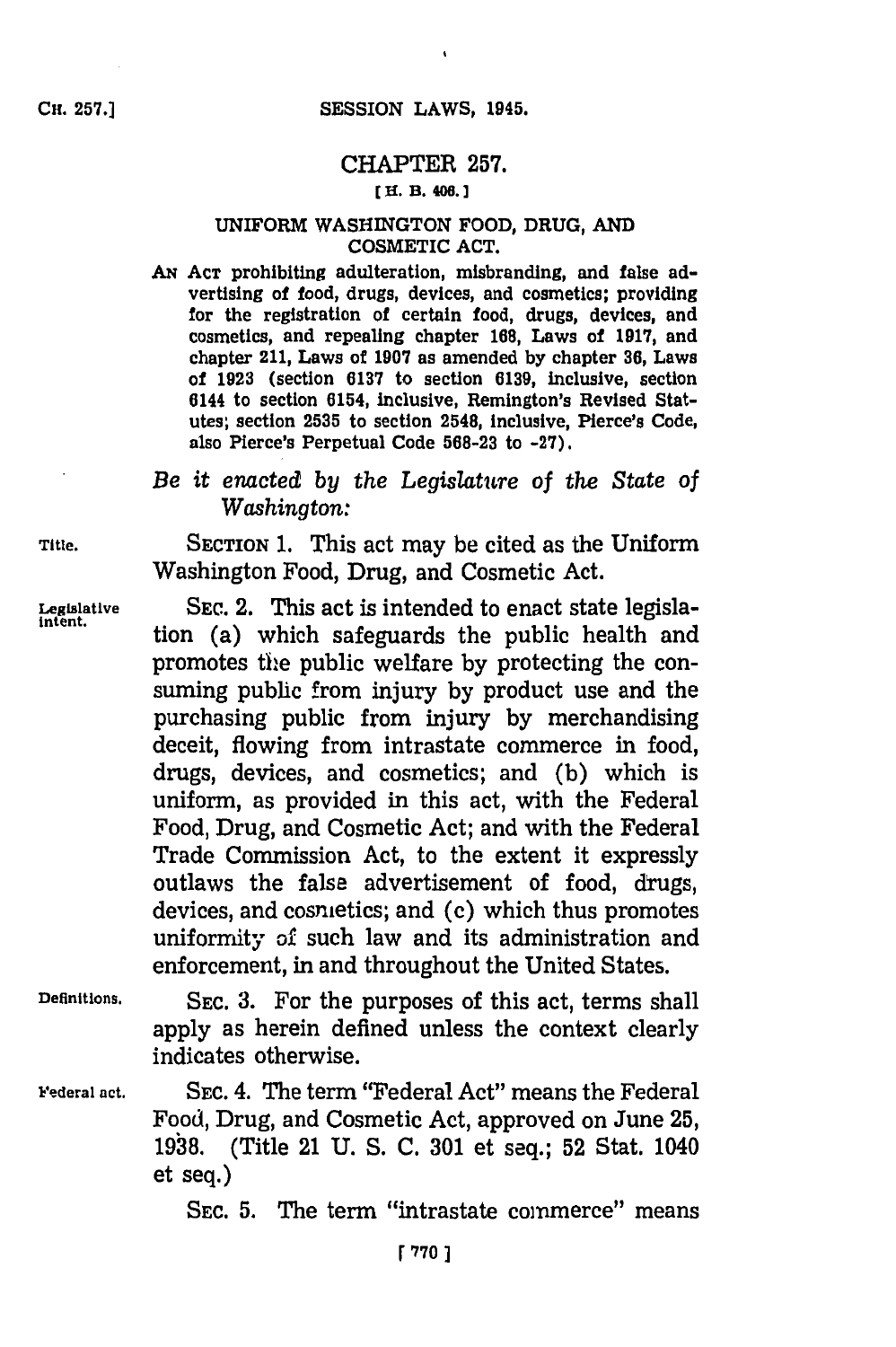any and all commerce within the State of Washing- **Interstate** ton and subject to the jurisdiction thereof; and includes the operation of any business or service establishment.

SEC. 6. The term "sale" means any and every sale. sale and includes (a) manufacture, processing, packing, canning, bottling, or any other production, preparation, or putting up; **(b)** exposure, offer, or any other proffer; **(c)** holding, storing, or any other possessing; **(d)** dispensing, giving, delivering, serving, or any other supplying; and (e) applying, administering, or any other using.

SEC. **7.** The term "director" means the Director **Director.** of the Department of Agriculture of the State of Washington and his duly authorized representatives.

**SEC. 8.** The term "person" includes individual, **Person.** partnership, corporation, and association.

**SEC. 9.** The term "food" means (a) articles used **Food.** for food or drink for man or other animals, (b) chewing gum, and (c) articles used for components of any such article.

SEC. 10. The term "drug" means (a) articles Drug. recognized in the official United States Pharmacopoeia, official Homoeopathic Pharmacopoeia of the United States, or official National Formulary, or any supplement to any of them; and **(b)** articles intended for use in the diagnosis, cure, mitigation, treatment, or prevention of disease in man or other animals; and **(c)** articles (other than food) intended to affect the structure or any function of the body of man or other animals; and (d) articles intended for use as a component of any article specified in clause (a), **(b),** or (c); but does not include devices or their components, parts, or accessories.

SEC. **11.** The term "device" (except when used **Device.** in section **(17)** of this act and in sections 22 **(;),** 45, **87,** and in section **65** as used in the sentence "(as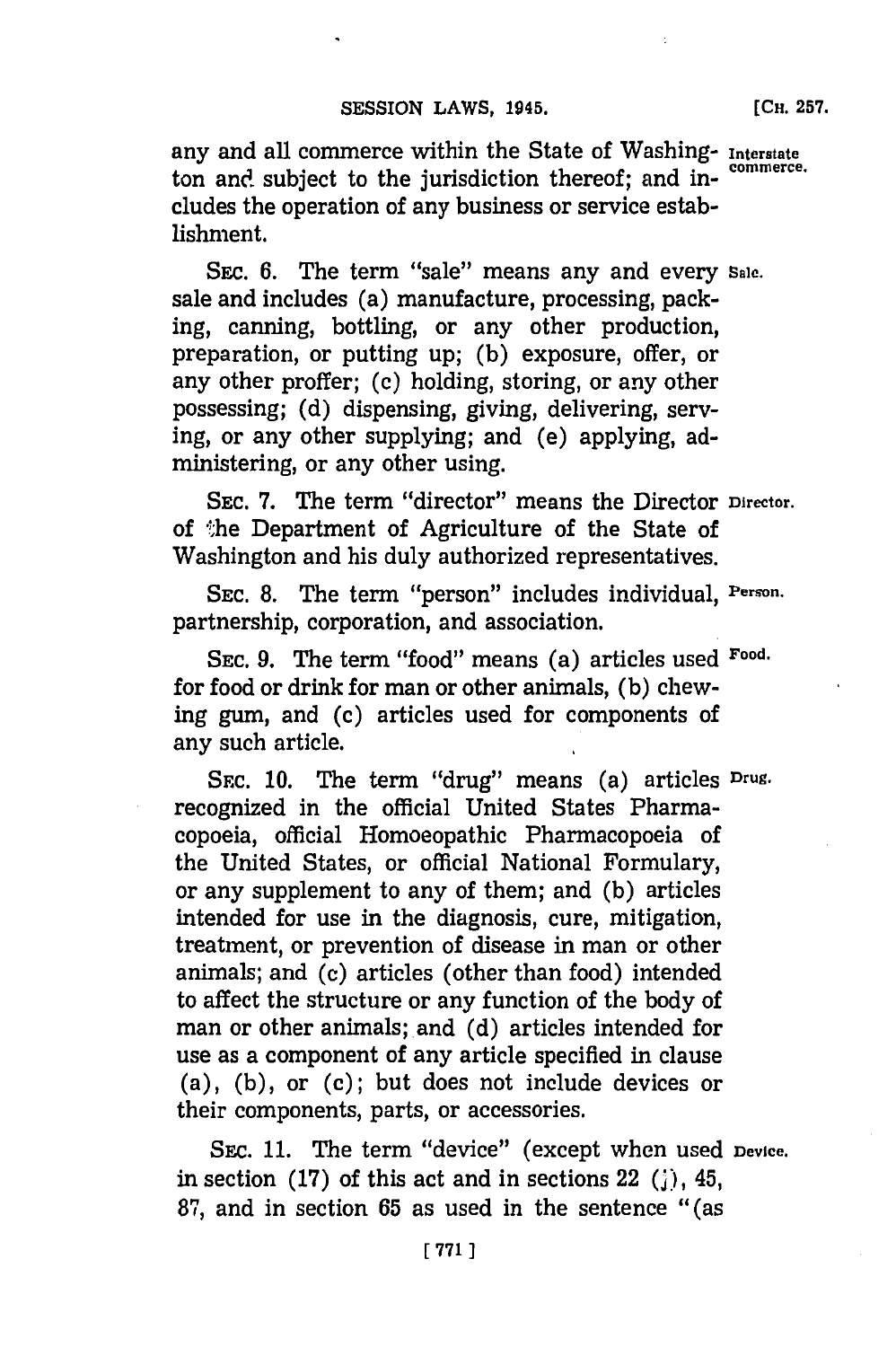compared with other words, statements, designs, or devices, in the labeling)") means instruments, apparatus, and contrivances, including their components, parts and accessories, intended (a) for use in the diagnosis, cure, mitigation, treatment, or prevention of disease in man or other anmials; or **(b)** to affect the structure or any function of the body of man or other animals.

**Cosmetic. SEC.** 12. The term "cosmetic"' means. (a) articles intended to be rubbed, poured, sprinkled, or sprayed on, introduced into, or otherwise applied to the human body or any part thereof for cleansing, beautifying, promoting attractiveness, or altering the appearance, and **(b)** articles intended for use as a component of any such article; except that such term shall not include soap.

**compendium.** SEC. **13.** The term "official compendium" means the official United States Pharmacopoeia, official Homoeopathic Pharmacopoeia of the United States, official National Formulary, or any supplement to any of them.

Label. **SEC. 14.** The term "label" means a display of written, printed, or graphic matter upon the immediate container of any article; and a requirement made **by** or under authority of this act that any word, statement, or other information appear on the label shall not be considered to be complied with unless such word, statement, or other information also appears on the outside container or wrapper, if any there be, of the retail package of such article, or is easily legible through the outside container or wrapper.

**Immediate SEC. 15.** The term "immediate container" does **container.** not include package liners.

**Labeling.** SEC. **16.** The term "labeling" means all labels and other written, printed, or graphic matter (a) upon any article or any of its containers or wrappers, or **(b)** accompanying such article.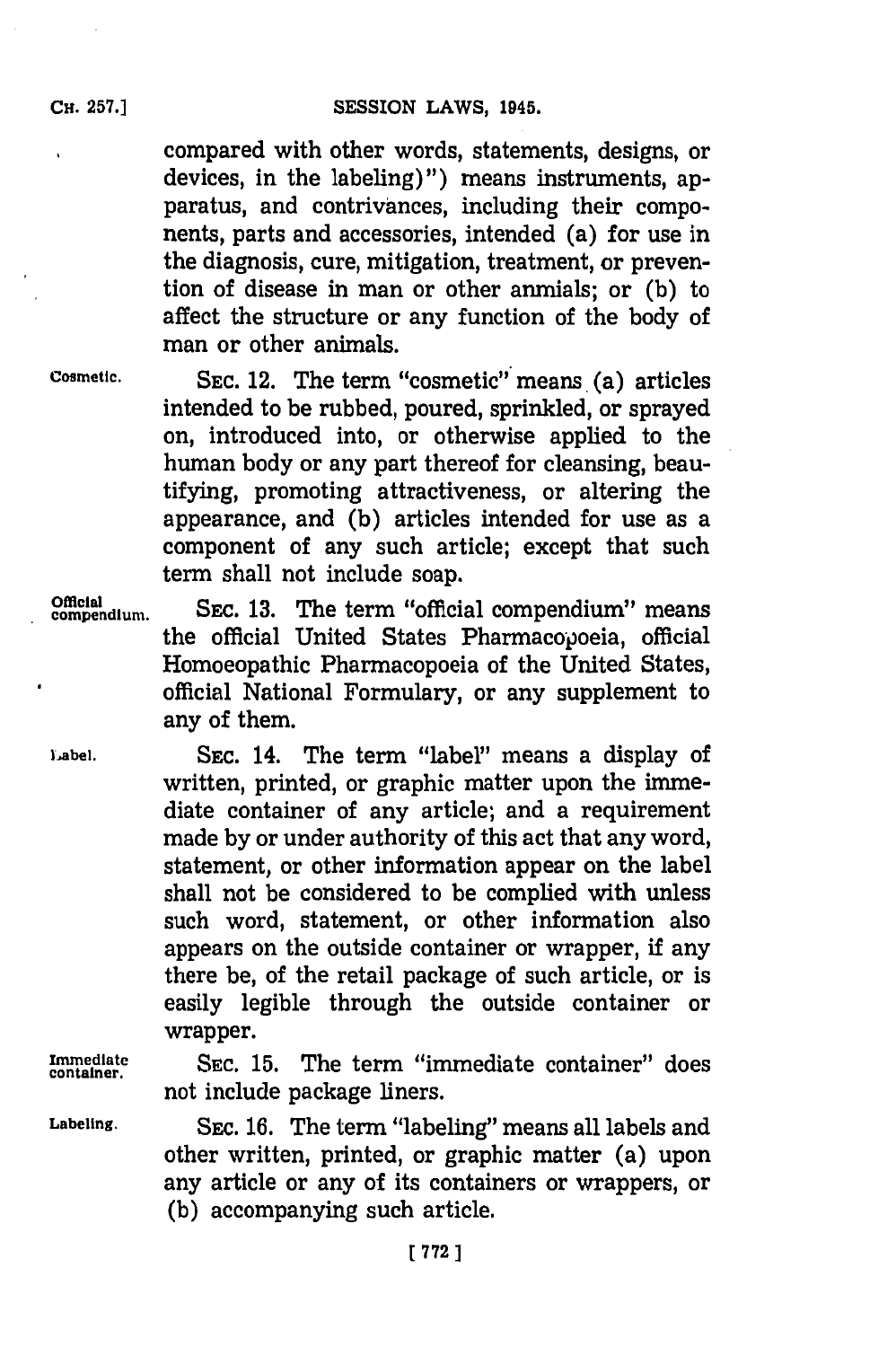SEC. 17. If any article is alleged to be misbranded Misbranding. because the labeling is misleading, or if an advertisement is alleged to be false because it is misleading, then in determining whether the labeling or advertisement is misleading there shall be taken into account (among other things) not only representations made or suggested **by** statement, word, design, device, sound, or any combination thereof, but also the extent to which the labeling or advertisement **Misleading** fails to reveal facts material in the light of such representations or material with respect to consequences which may result from the use of the article to which the labeling or advertisement relates under the conditions of use prescribed in the labeling or advertisement thereof or under such conditions of use as are customary or usual.

SEC. 18. The representation of a drug, in its Representalabeling or advertisement, as an antiseptic shall be **drugs.** considered to be a representation that it is a germicide, except in the case of a drug purporting to be, or represented as, an antiseptic for inhibitory use as a wet dressing, ointment, dusting powder, or such other use as involves prolonged contact with the body.

SEC. 19. The term "new drug" means (a) any **New drug.** drug the composition of which is such that such drug is not generally recognized, among experts qualified **by** scientific training and experience to evaluate the safety of drugs, as safe for use under the conditions prescribed, recommended, or suggested in the labeling thereof; or **(b)** any drug the composition of which is such that such drug, as a result of investigations to determine its safety for use under such conditions, has become so recognized, but which has not, otherwise than in such investigations, been used to a material extent or for a material time under such conditions: *Provided,* That no drug

**[CH. 257.**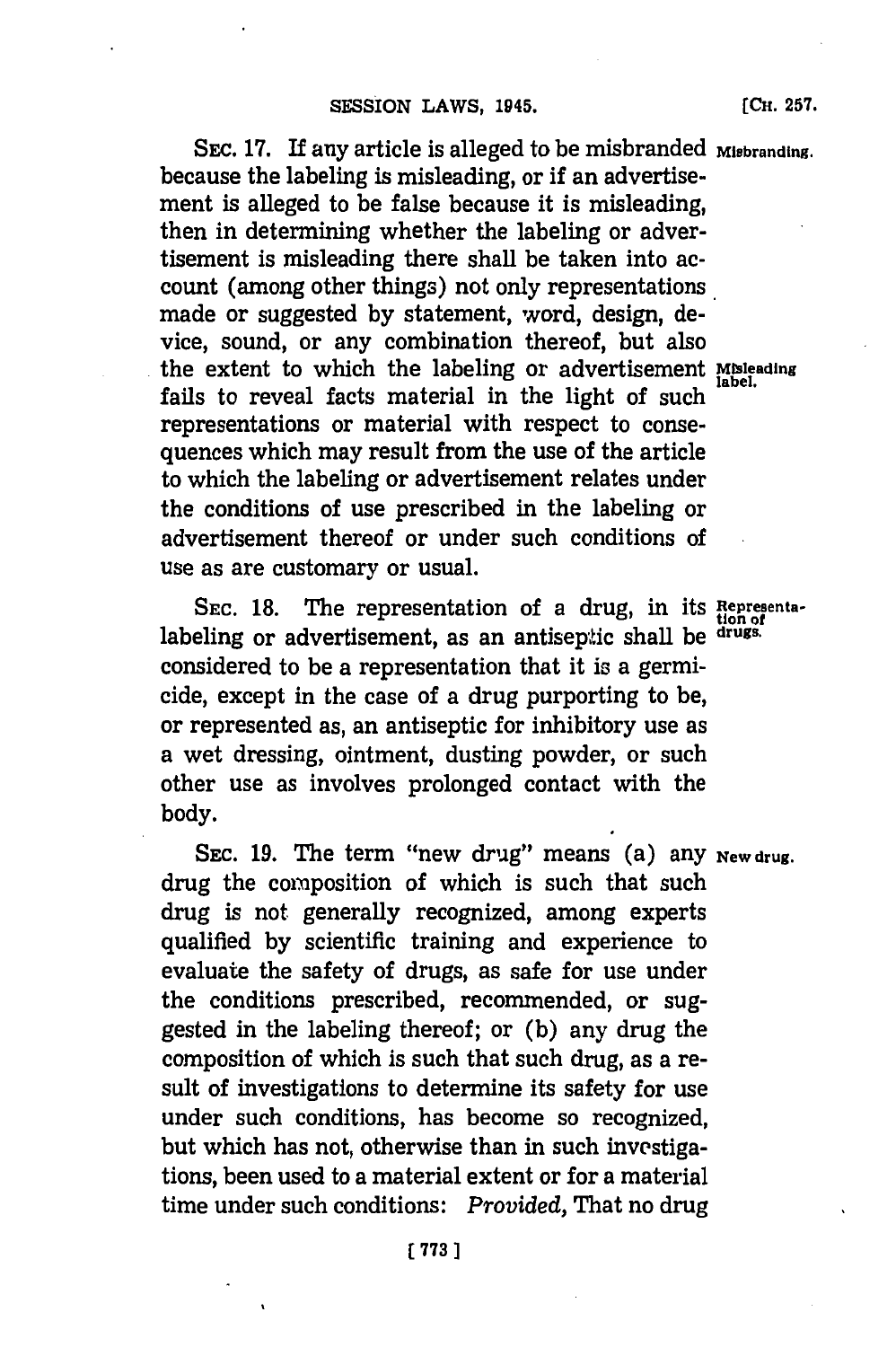**CH. 257.]**

in use on the effective date of this act shall be regarded as a new drug.

Advertise-<br>ment. SEC. 20. The term "advertisemen representations, other than **by** labeling, for the purpose of inducing, or which are likely to induce, directly or indirectly, the purchase of food, drugs, devices, or cosmetics.

Contami-<br>
rated with SEC. 21. The term "contaminated with filth"<br>
flith.<br>
sinh,<br>
sinh,<br>
complies to any food drug device or complies not applies to any food, drug, device, or cosmetic not securely protected from dust, dirt, and as far as may be necessary **by** all reasonable means, from all foreign or injurious contaminations.

**Prohibited** SEC. 22. The following acts and the causing thereof are hereby prohibited:

> (a) The sale in intrastate commerce of any food, drug, device, or cosmetic that is adulterated or misbranded.

> **(b)** The adulteration or misbranding of any food, drug, device, or cosmetic in intrastate commerce.

> (c) The receipt in intrastate commerce of any food, drug, device, or cosmetic that is adulterated or misbranded, and the sale thereof in such commerce for pay or otherwise.

> **(d)** The introduction or delivery for introduction into intrastate commerce of **(1)** any food in violation of section **53;** or (2) any new drug in violation of section **75.**

> (e) The dissemination within this state, in any manner or **by** any means or through any medium, of any false advertisement.

> **(f)** The refusal to permit **(1)** entry and the taking of a sample or specimen or the making of any investigation or examination as authorized **by** section **96;** or (2) access to or copying of any record as authorized **by** section **99.**

> **(g)** The refusal to permit entry or inspection as authorized **by** section **100.**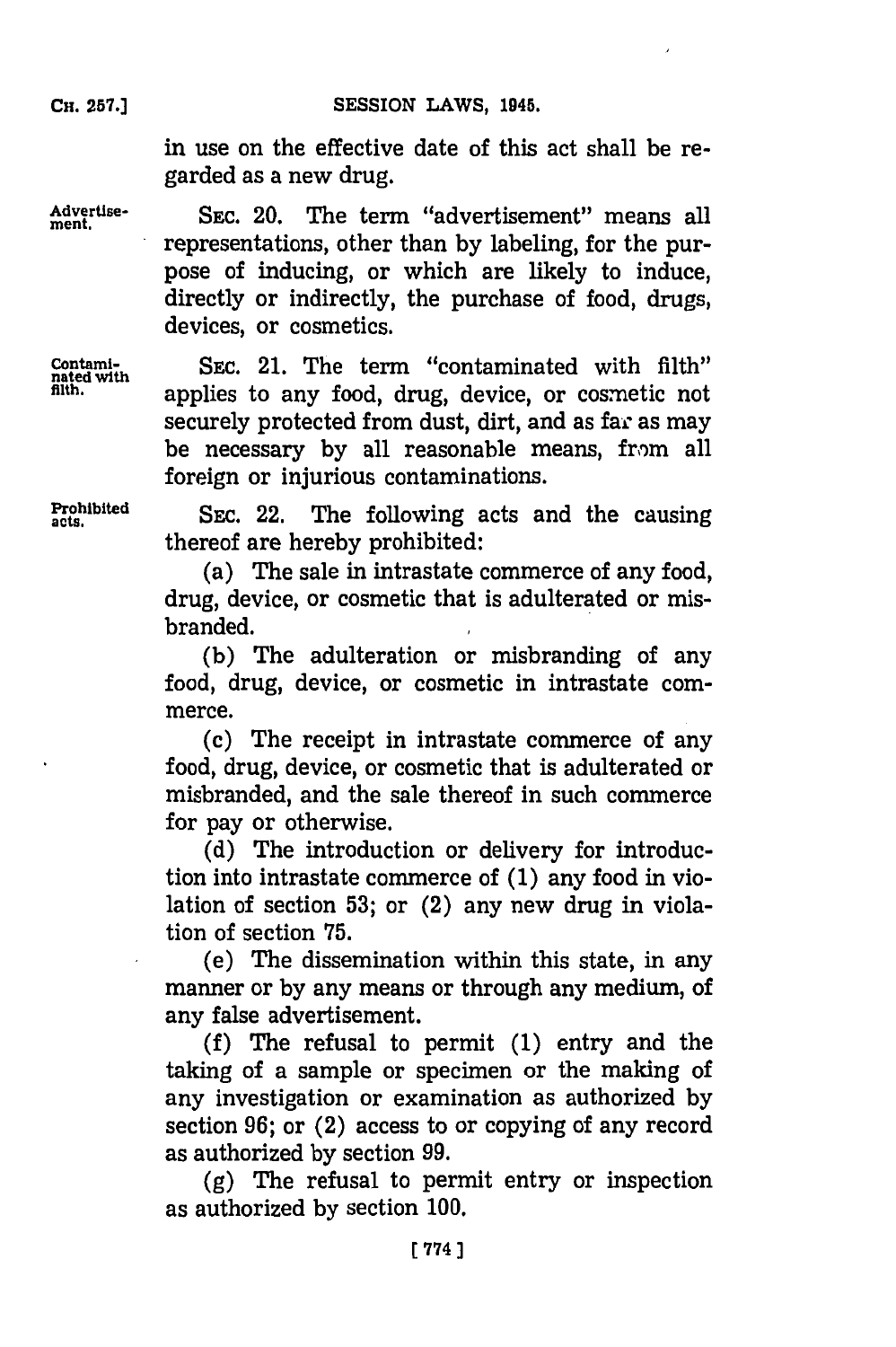(h) The removal, mutilation, or violation of an embargo notice as authorized **by** section **29.**

(i) The giving of a guaranty or undertaking in intrastate commerce, referred to in section **26,** that is false.

**(j)** The forging, counterfeiting, simulating, or **Prohibited** falsely representing, or without proper authority, using any mark, stamp, tag, label, or other identification device authorized or required **by** regulations promulgated undez section **53.**

**(k)** The alteration, mutilation, destruction, obliteration, or removal of the whole or any part of the labeling of a food, drug, device, or cosmetic, or the doing of any other act with respect to a food, drug, device, or cosmetic, or the labeling or advertisement thereof, which results in a violation of this act.

**(1)** The using in intrastate commerce, in the labeling or advertisment of any drug, of any representation or suggestion that an application with respect to such drug is effective under section **505** of the Federal act or under section **75** of this act, or that such drug complies with the provisions of either such section.

SEC. 23. (a) In addition to the remedies herein- **Injunctive** after provided the Director is hereby authorized to apply to the Superior Court of Thurston County for, and such Court shall have jurisdiction upon prompt hearing and for cause shown to grant, a temporary or permanent injunction restraining any person from violating any provision of section 22, without proof that an adequate remedy at law does not exist.

**(b)** Whenever it appears to the satisfaction of the Court in the case of a newspaper, magazine, periodical, or other publication, published at regular intervals **(1)** that restraining the dissemination of a false advertisement in any particular issue of such publication would delay the delivery of such issue after the regular time therefor, and (2) that such delay would be due to the method **by** which the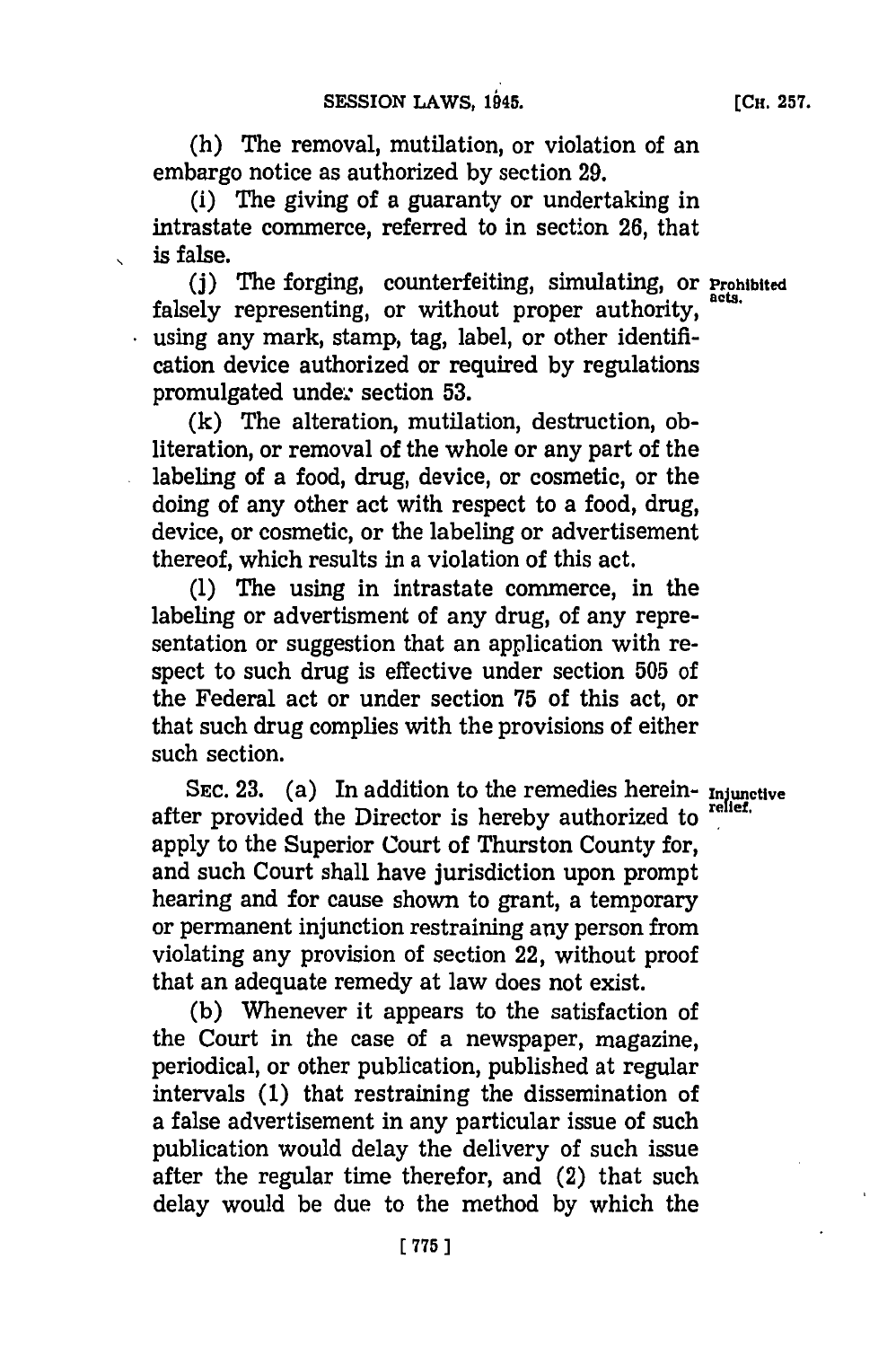manufacture and distribution of such publication is customarily conducted **by** the publisher in accordance with sound business practice, and not to any method or device adopted for the evasion of this section or to prevent or delay the issuance of an injunction or restraining order with respect to such false advertisement or any other advertisement, the Court shall exclude such issue from the operation of the restraining order or injunction.

**Penalty.** SEC. 24. Any person who violates any provision of section 22 shall be guilty of a misdemeanor and shall on conviction thereof be subject to a fine of not more than two hundred dollars (\$200); but if the violation is committed after a conviction of such person under this section has become final, such person shall be subject to imprisonment for not more than thirty **(30)** days, or a fine of not more than five hundred dollars **(\$500),** or both such imprisonment and fine.

Penalty. **SEC. 25. Notwithstanding the provisions of sec**tion 24 of this act, in case of a violation of any provision of section 22, with intent to defraud or mislead, the penalty shall be imprisonment for not more than ninety **(90)** days, or a fine of not more than one thousand dollars **(\$1,000),** or both such imprisonment and fine.

Acts not **EXEC.** 26. No person shall be subject to the penalties of section 24:

> **(1)** For having violated section 22 (c), if he establishes that he received and sold such article in good faith, unless he refuses on request of the Director to furnish the name and address of the person in the State of Washington from whom he received such article and copies of all available documents pertaining to his receipt thereof; or

> (2) For having violated section 22 (a), (c), or **(d),** if he establishes a guaranty or undertaking signed **by,** and containing the name and address of,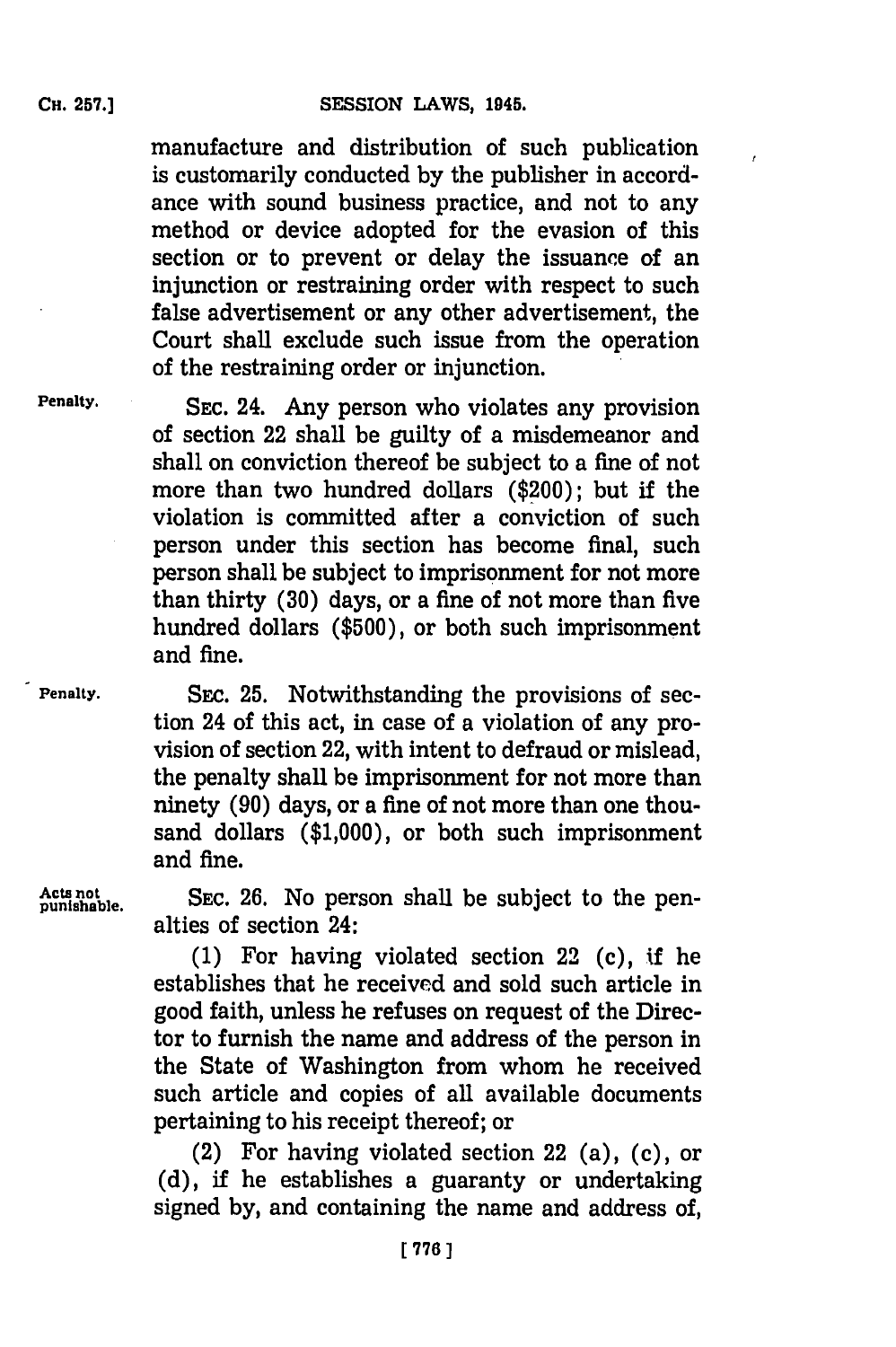the person in the State of Washington from whom he received such article in good faith, to the effect that such article complies with this act; or

**(3)** For having violated section 22 (e), if he **Acts not** establishes a guaranty or undertaking signed by, and containing the name and address of, the person in the State of Washington from whom he received such advertisement in good faith, to the effect that such advertisement complies with this act; or

(4) For having violated section 22 (i), if he establishes that he gave such guaranty or undertaking in good faith and in reliance on a guaranty or undertaking to him, which guaranty or undertaking was to the same effect and was signed **by,** and contained the name and address of, a person in the State of Washington.

SEC. **27.** No publisher, radio broadcast licensee, **Advertisers, radio** advertising agency, or agency or medium for the dis- **stations.** semination of an advertisement, except the manufacturer, packer, distributor, or seller of the article to which the advertisement relates, shall be subject to the penalties of section 24 **by** reason of his dissemination of any false advertisement, unless he has refused on the request of the Director to furnish the name and address of the manufacturer, packer, distributor, seller, or advertising agency in the State of Washington, who caused him to disseminate such false advertisement.

SEC. 28. Whenever the Director shall find in **Destruction of adulter.** intrastate commerce an article subject to this act **ated goods.** which is so adulterated or misbranded that it is unfit or unsafe for human use and its immediate condemnation is required to protect the public health, such article is hereby declared to be a nuisance and the Director is hereby authorized forthwith to destroy such article or to render it unsaleablo for human use.

**SEC. 29.** Whenever the Director shall find, or shall have probable cause to believe, that an article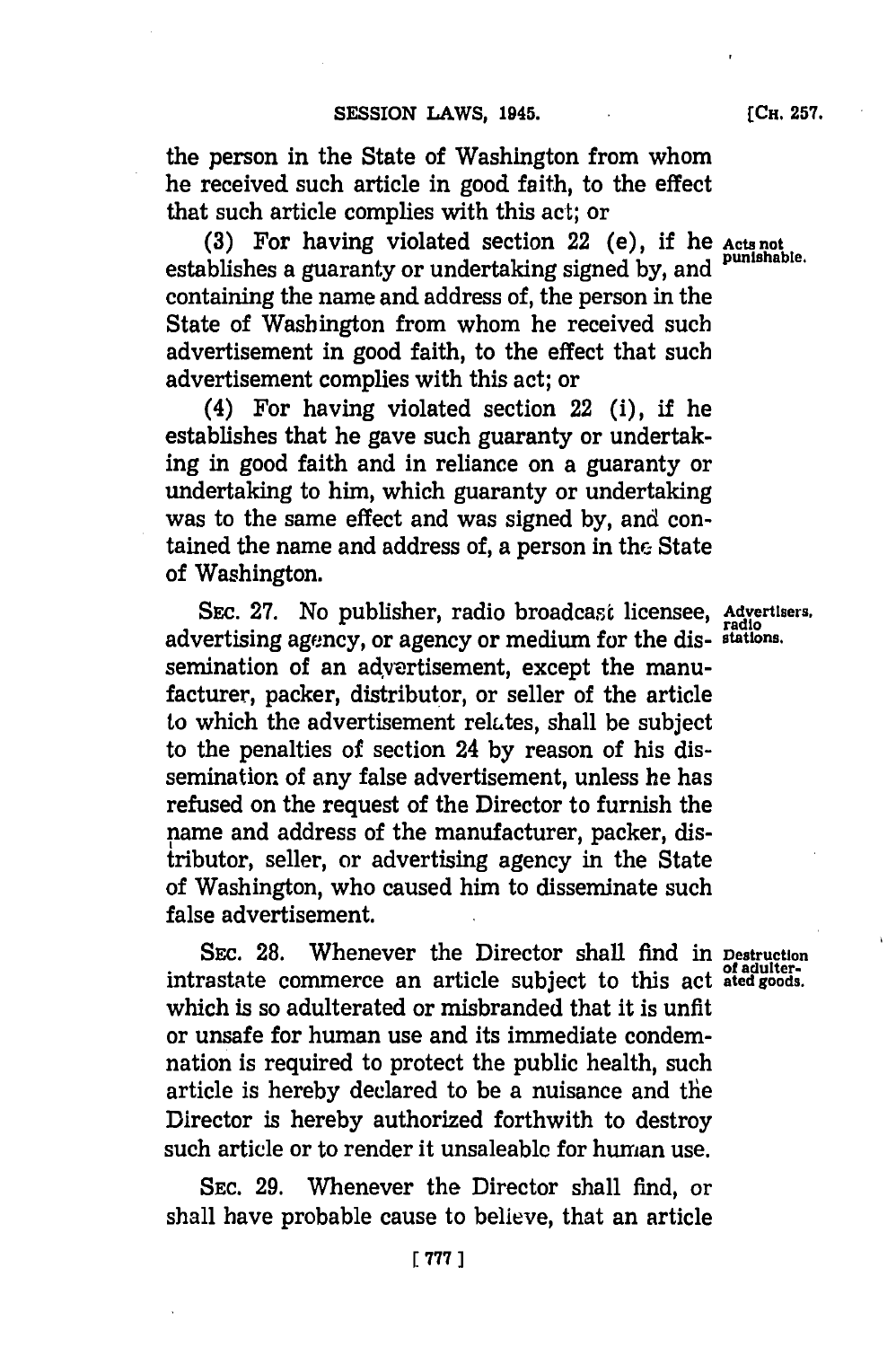subject to this act is in intrastate commerce, which was introduced into such commerce in violation of sections **53** or **75,** or which is so adulterated or mis-**Embargo** branded as to label, that its embargo under this section is required to protect the consuming or purchasing public from substantial injury, he is hereby authorized to affix to such article a notice of its embargo and'against its sale in intrastate commerce, without permission given under this act. But if, after such article has been so embargoed, the Director shall find that such article does not involve a violation of this act, such embargo shall be forthwith removed.

**Petition**<br>to affirm SEC. 30. When the Director has embargoed an<br>embargo. **SEC.** 30. **When the Director has embarged** and exit allow in no. **embargo.** article, he shall, forthwith and without delay in no event later than ten **(10)** days after the affixing of notice of its embargo, petition the Superior Court for an order affirming such embargo. Such Court shall then have jurisdiction, for cause shown and after prompt hearing to any claimant of such article, to issue an order which directs the removal of such embargo or the destruction or the correction and release of such article. An order for destruction or correction and release shall contain such provision for the payment of pertinent court costs and fees and administrative expenses, as is equitable and which the Court deems appropriate in the circumstances. An order for correction and release may contain such provision for bond, as the Court finds indicated in the circumstances.

**Consolida- SEC. 31.** Two or more petitions under section **<sup>30</sup> tion of actions,** of this act, which pend at the same time and which present the same issue and claimant hereunder, shall be consolidated for simultaneous determination **by** one Court of jurisdiction, upon application to any Court of jurisdiction **by** the Director or **by** such claimant.

**SEC. 32.** The claimant in any proceeding **by** peti-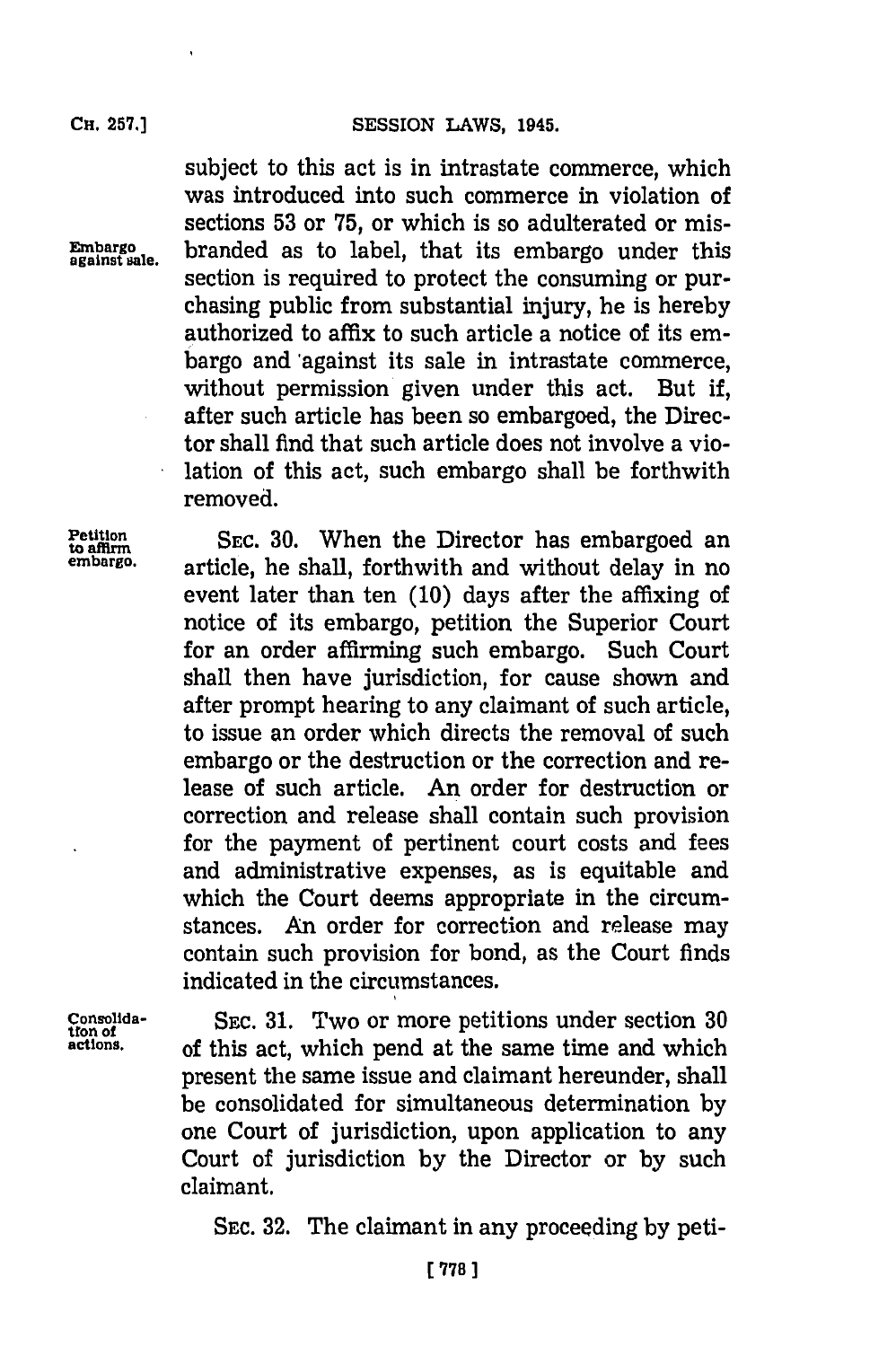**[CH. 257.**

tion under section **30** of this act shall be entitled to receive a representative sample of the article subject to such proceeding, upon application to the Court of jurisdiction made at any time after such petition and prior to the hearing thereon.

**SEC. 33.** No state Court shall allow the recovery **Damages.** of damages from administrative action for condemnation under section **28** or for embargo under section **29** of this act, if the court finds that there was probable cause for such action.

SEC. 34. (a) It shall be the duty of each State **Prosecution.** Attorney, County Attorney, or City Attorney to whom the Director reports any violation of this act, or regulations promulgated under it, to cause appropriate proceedings to be instituted in the proper courts, without delay, and to be duly prosecuted as prescribed **by** law. **I**

(b) Before any violation of this act is reported Notice of **by** the Director to any such attorney for the institution of a criminal proceeding, the person against whom such proceeding is contemplated shall be given appropriate notice and an opportunity to present his views to the Director, either orally or in writing, with regard to such contemplated proceeding.

**SEC. 35.** Nothing in this act shall be construed **Minor violations.** as requiring the Director to report for the institution of proceedings under this act, minor violations of this act, whenever he believes that the public interest will be adequately served in the circumstances **by** a suitable written notice or warning.

SEC. 36. All such proceedings for the enforce- Title of ment, or to restrain violations, of this act shall be **by** and in the name of the State of Washington.

**SEC. 37.** Whenever in the judgment of the Direc- **Regulations.** tor such action will promote honesty and fair dealing in the interest of consumers, he shall promulgate regulations fixing and establishing for any food,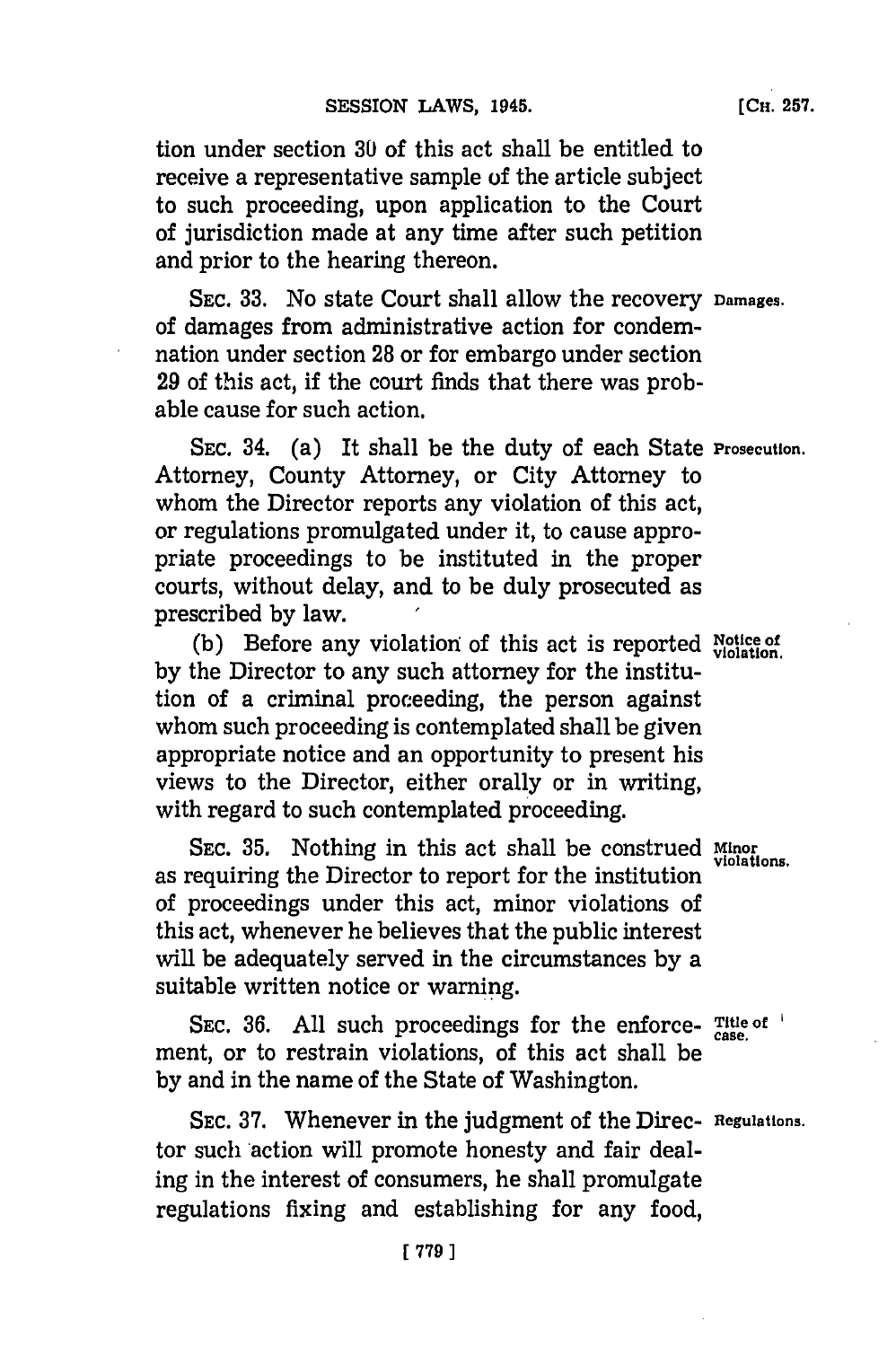under its common or usual name so far as practicable, a reasonable definition and standard of identity, a reasonable standard of quality, and/or reasonable standards of **fill** of container. In prescribing any standard of **fill** of container, consideration shall be given to and due allowance shall be made for product or volume shrinkage or expansion unavoidable in **Regulations,** good commercial practice, and need for packing and protective material. In prescribing any standard of quality for any canned fruit or canned vegetable, consideration shall be given to and due allowance shall be made for the differing characteristics of the several varieties thereof. In prescribing a definition and standard of identity for any food or class of food in which optional ingredients are permitted, the **Di**rector shall, for the purpose of promoting honesty and fair dealing in the interest of consumers, designate the optional ingredients which shall be named on the label.

Regulations SEC. 38. The definitions and standards of iden-<br>the logic conform<br>standards. tity, the standards of quality and fill of container, **to Federal** tity, the standards of quality and **fill** of container, **standards.** and the label requirements prescribed **by** regulations promulgated under this section shall conform, in so far as practicable, with those prescribed **by** regulations promulgated under section 401 of the Federal act and to the definitions and standards promulgated under the meat inspection act approved March 4, **1907,** as amended.

 $\mathbf{I}$ 

**Definition of SEC. 39.** A food shall be deemed to be adulter-<br>
adulterated **b** adoption of the **adults** is it hence an equipment property on dolor **food.** ated **(1)** if it bears or contains any poisonous or deleterious substance which may render it injurious to health; but in case the substance is not an added substance such food shall not be considered adulterated under this clause if the quantity of such substance in such food does not ordinarily render it injurious to health; or (2) if it bears or contains any added poisonous or added deleterious substance which is unsafe within the meaning of section **57;**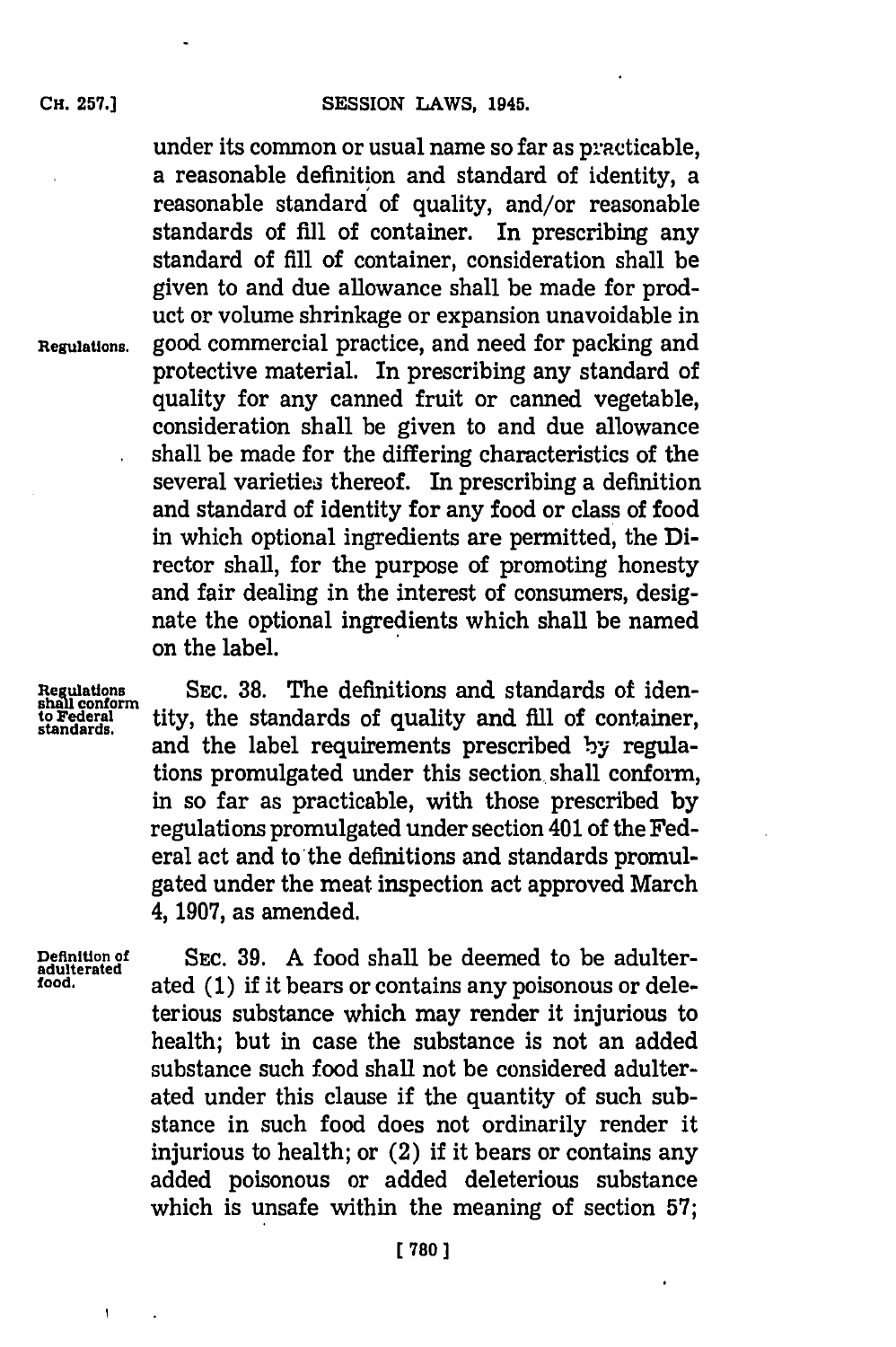or **(3)** if it consists in whole or in part of any diseased, contaminated, filthy, putrid, or decomposed substance, or if it is otherwise unfit for food; or (4) if it has been produced, prepared, packed, or **Definition of adulterated** held under insanitary conditions whereby it may **food.** have become contaminated with filth, or whereby it may have been rendered diseased, unwholesome, or. injurious to health; or **(5)** if it is in whole or in part the product of a diseased animal or of an animal which has died otherwise than **by** slaughter or which has been fed on the uncooked offal from a slaughterhouse; or **(6)** if its container is composed in whole or in part of any poisonous or deleterious substance which may render the contents injurious to health.

Ssc. 40. **A** food shall be deemed to be adulterated **(1)** if any valuable constituent has been in whole or in part omitted or abstracted therefrom; or (2) if any substance has been substituted wholly or in part therefor; or **(3)** if damage or inferiority has been concealed in any manner; or (4) if any substance has been added thereto or mixed or packed therewith so as to increase its bulk or weight, or reduce its quality or strength, or make it appear better or of greater value than it is.

**SEc.** 41. **A** food shall be deemed, to be adulterated if it bears or contains a coal tar color other than one that is harmless and suitable for use in food, as provided **by** regulations promulgated under section 406 **(b)** of the Federal act.

**SEc.** 42. **A** food shall be deemed to be adulterated if it is confectionery and it bears or contains any alcohol or non-nutritive article or substance except harmless coloring, harmless flavoring, harmless resinous glaze not in excess of four-tenths of one per centum. (17o), natural gum, and pectin: *Provided,* That this section shall not apply to any confectionery **by** reason of its containing less than one-half of one per centum (1%) by volume of alcohol derived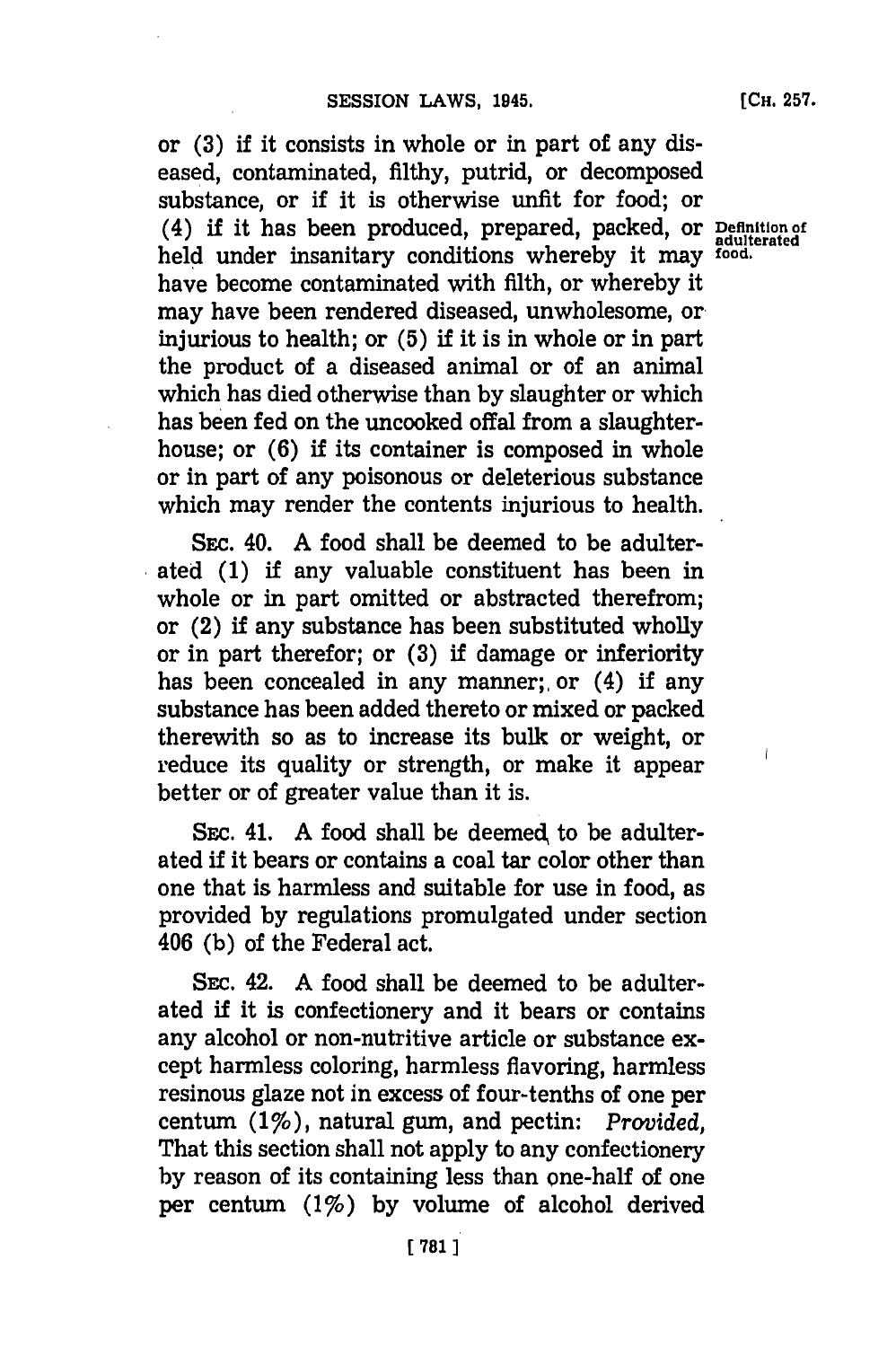solely from the use of flavoring extracts, or to any chewing gum **by** reason of its containing harmless non-nutritive masticatory substances.

**Misbranded SEC.** 43. **A** food shall be deemed to be mis- **food.** branded (a) if its labeling is false or misleading in any particular; or **(b)** if it is offered for sale under the name of another food; or  $(c)$  if it is an imitation of another food, unless its label bears, in type of uniform size and prominence, the word "imitation" and, immediately thereafter, the name of the food imitated; or **(d)** if its container is so made, formed or filled is to be misleading.

> **SEC.** 44. If a food is in package form, it shall be deemed to be misbranded, unless it bears a label containing **(1)** the name and place of business of the manufacturer, packer, or distributor; and (2) an accurate statement of the quantity of the contents in, terms of weight, measure, or numerical count: *Provided,* That under clause (2) of this section reasonable variations shall be permitted, and exemptions as to small packages shall be established, **by** regulations promulgated **by** the Director.

**Misbranded** SEC. 45. **A** food shall be deemed to be misbranded if any word, statement, or other information required **by** or under authority of this act to appear on the label or labeling is not prominently placed thereon with such conspicuousness (as compared with other words, statements, designs, or devices, in the labeling) and in such terms as to render it likely to be read and understood **by** the ordinary individual under customary conditions of purchase and use.

> **SEC.** 46. If a food purports to be or is represented as a food for which a definition and standard of identity has been prescribed **by** regulations as provided **by** section **37,** it shall be deemed to be misbranded unless **(1)** it conforms to such definition and standard, and (2) its label bears the name of the food

**CH. 257.]**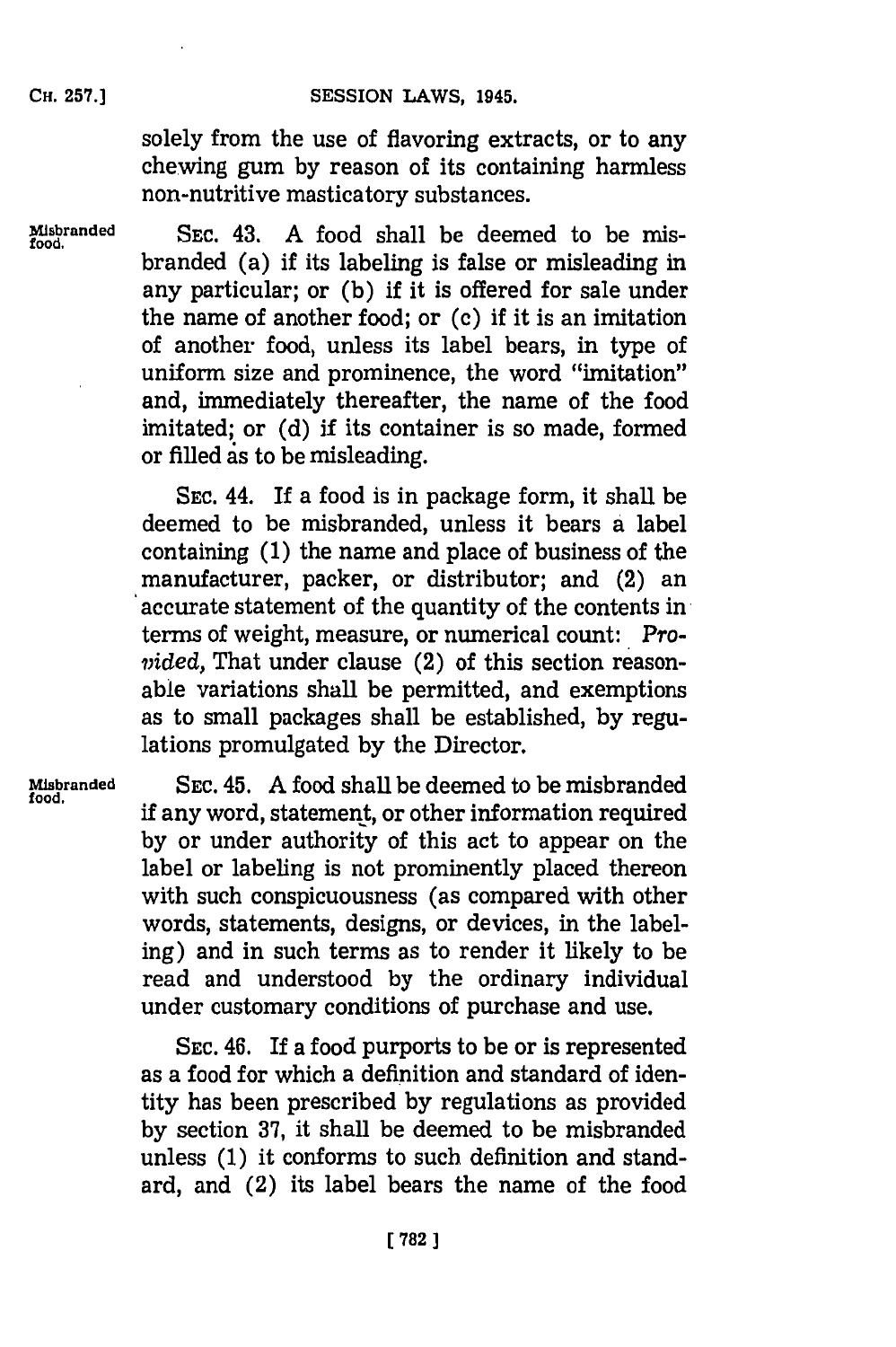specified in the definition and standard, and, insofar as may be required **by** such regulations, the common names of optional ingredients (other than spices, flavoring, and coloring) present in such food.

**SEc.** 47. If a food purports to be or is represented **Misbranded** as a food for which a standard of quality has been prescribed **by** regulations as provided **by** section **37,** and its quality falls below such standard, it shall be deemed to be misbranded unless its label bears in such manner and form as such regulations specify, a statement that it falls below such standard.

SEc. 48. If a food purports to be or is represented as a food for which a standard or standards of **fill** of container have been prescribed **by** regulations as provided **by** section **37,** and it falls below the standard of **fill** of container applicable thereto, it shall be deemed to be misbranded unless its label bears, in such manner and form as such regulations specify, a statement that it falls below such standard.

**SEc.** 49. If a food is not subject to the provisions of section 46 of this act, it shall be deemed to be misbranded unless its label bears **(1)** the common or usual name of the food, if any there be, and (2) in case it is fabricated from two or more ingredients, the common or usual name of each such ingredient; except that spices, flavorings, and colorings, other than those sold as such, may be designated as spices, flavorings, and colorings without naming each: *Provided,* That, to the extent that compliance with the requirements of clause (2) of this section is impracticable, or results in deception or unfair competition, exemptions shall be established **by** regulations promulgated **by** the Director.

SEc. **50.** If a food purports to be or is represented **Misbranded** for special dietary uses, it shall be deemed to be misbranded, unless its label bears such information concerning its vitamin, mineral and other dietary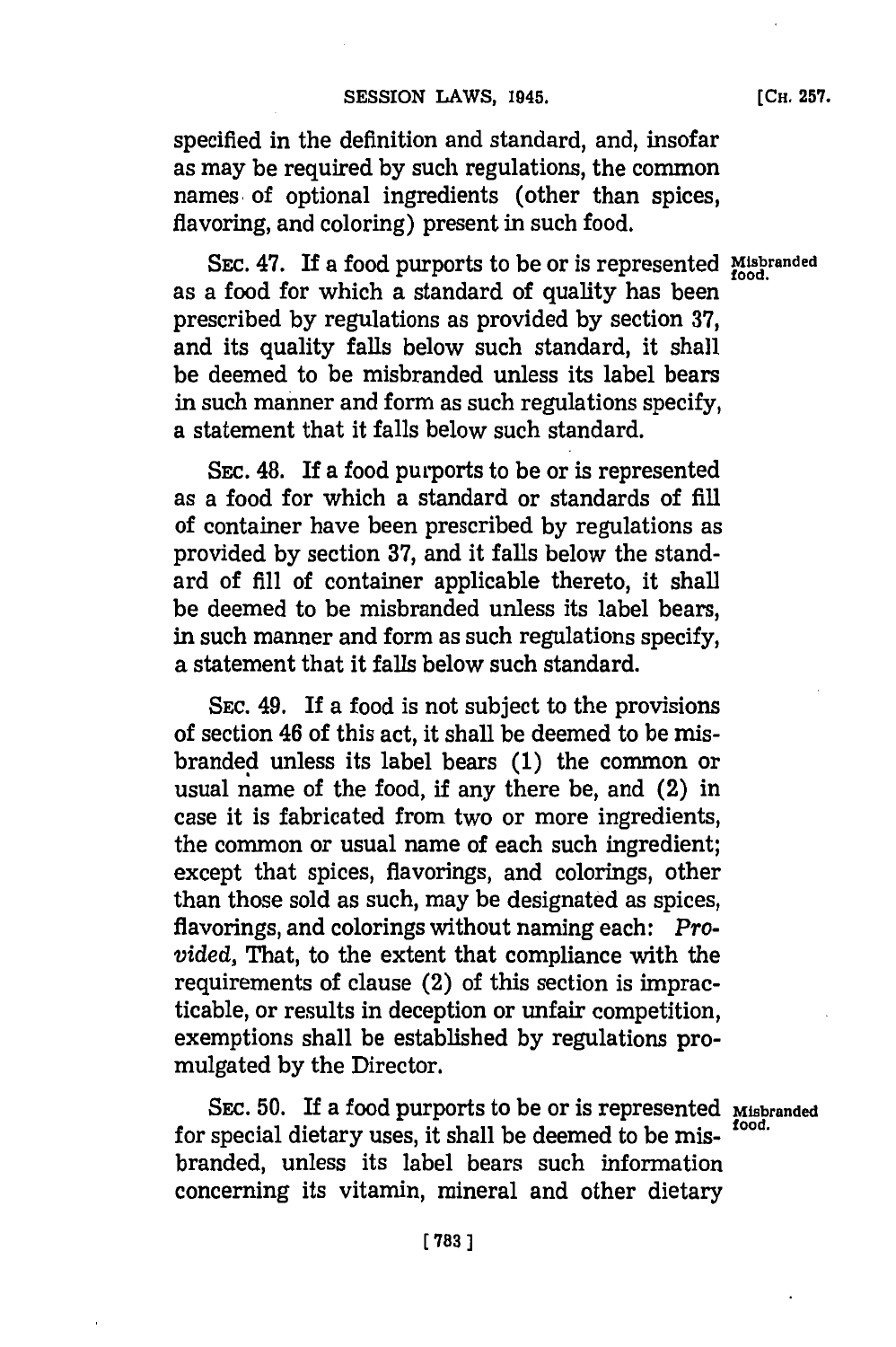properties as is necessary in order to fully inform purchasers as to its value for such uses, as provided **by** regulations promulgated **by** the Director, such regulations to conform insofar as practicable with regulations under section 403 **(j)** of the Federal act.

**Misbranded SEC. 51.** If a food bears or contains any artificial **food.** flavoring, artificial coloring, or chemical preservative, it shall be deemed to be misbranded unless it bears labeling stating that fact: *Provided,* That to the extent that compliance with the requirements of this section is impracticable, exemptions shall be established **by** regulations promulgated **by** the Director. The provisions of this section and of sections 46 and 49, with respect to artificial coloring, shall not apply in the case of butter, cheese, or ice cream.

> SEC. **52.** Nothing in this act shall be construed to require the labeling or advertising to indicate the natural vitamin, natural mineral, or other natural dietary properties of dairy products or other agricultural products when sold as food.

Regulations SEC. 53. Whenever the Director finds after investor manu-<br>facture or tigation that the distribution in intrastate commerce<br>of any class of food may, by reason of contamination with micro-organisms during the manufacture, processing, or packing thereof in any locality, be injurious to health, and that such injurious nature cannot be adequately determined after such articles have entered intrastate commerce, he then, and in such case only, shall promulgate regulations providing for the issuance, to manufacturers, processors, or packers of such class of food in such locality, of permits to which shall be attached such conditions governing the manufacture, processing, or packing of such class of food, for such temporary period of time, as may be necessary to protect the public health; and after the effective date of such regulations, and during such temporary period, no person shall introduce or deliver for introduction into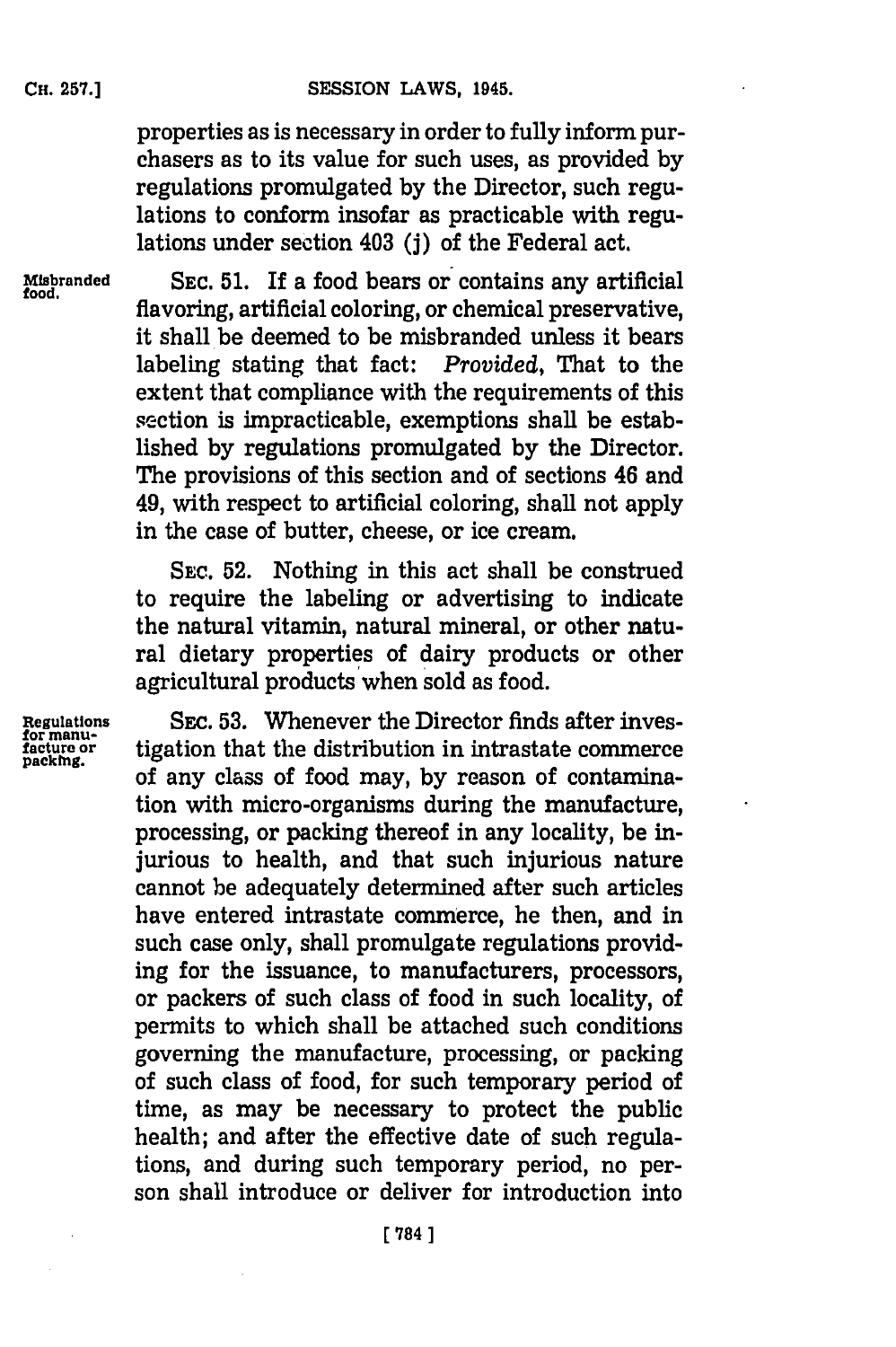intrastate commerce, any such food manufactured, processed, or packed **by** any such manufacturer, processor, or packer unless such manufacturer, processor, or packer holds a permit issued by the Director as provided **by** such regulations. Insofar as practicable such regulations shall conform with, shall specify the conditions prescribed **by,** and shall remain in effect only so long as those promulgated under section 404 (a) of the Federal act.

SEC. 54. The Director is authorized to suspend Suspension immediately upon notice any permit issued under authority of this section, if it is found that any of the conditions of the permit have been violated. The holder of a permit so suspended shall be privileged at any time to apply for the reinstatement of such permit, and the Director shall, immediately after prompt hearing and an inspection of the factory or establishment, reinstate such permit, if it is found that adequate measures have been taken to comply with and maintain the conditions of the permit, as originally issued or as amended.

SEC. 55. Any officer or employee duly designated Inspection of premises. by the Director shall have access to any factory or establishment, the operator of which holds a permit from the Director, for the purpose of ascertaining whether or not the conditions of the permit are beihg complied with, and denial of access for such inspection shall be ground for suspension of the permit until such access is freely given **by** the operator.

SEC. 56. Food which is, in accordance with the Food in transit. practice of the trade, to be processed, labeled, or repacked in substantial quantities at an establishment other than the establishment where it was originally processed or packed, is exempted from the affirmative labeling requirements of this act, while it is in transit in intrastate commerce from the one establishment to the other, if such transit is made in good faith for such completion purposes only; but it is

of permit.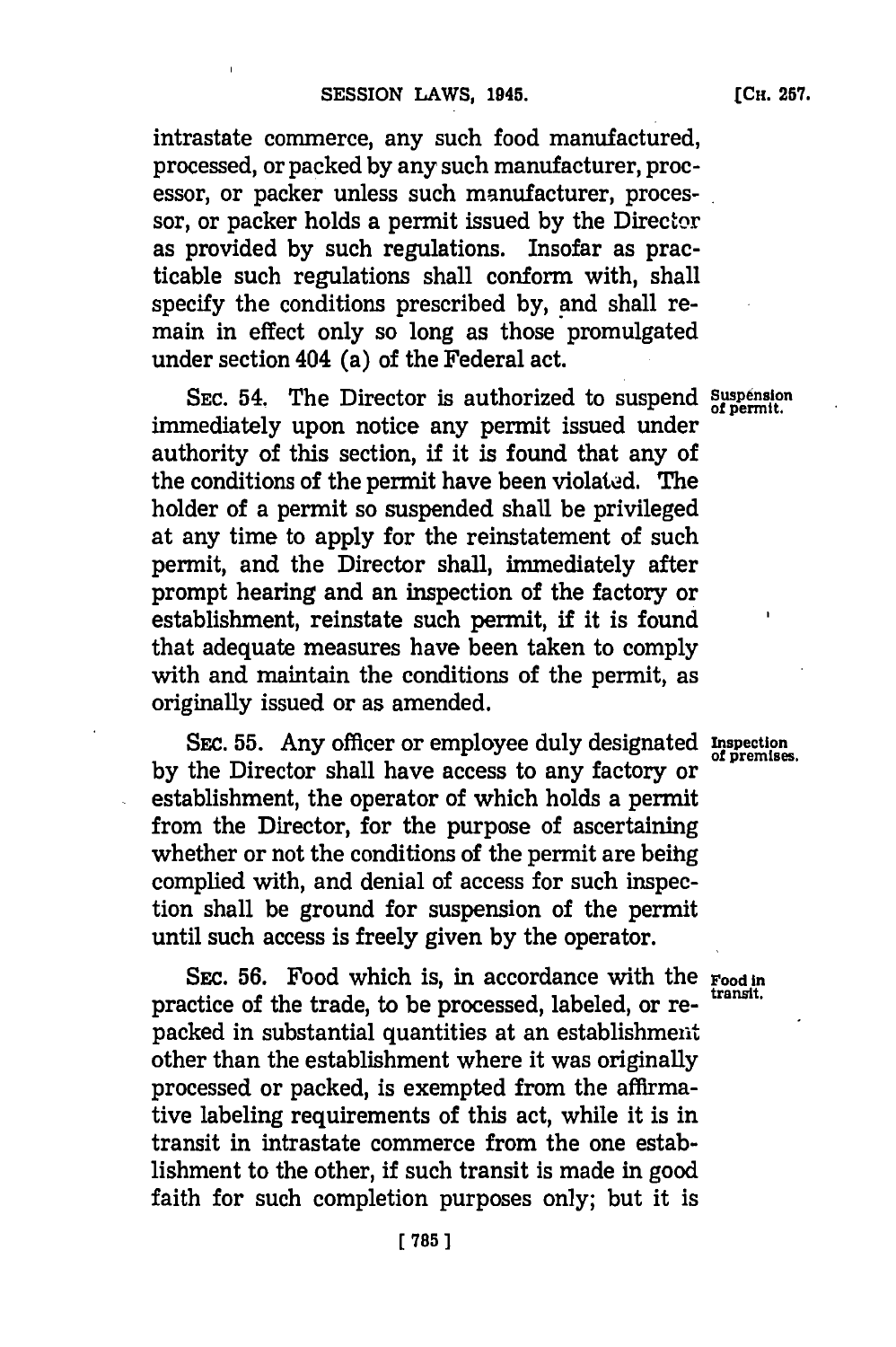otherwise subject to all the applicable provisions of this act.

**added to**<br>food

Regulations SEC. 57. Any poisonous or deleterious substance poisonous added to any food, except where such substance is added to any food, except where such substance is required in the production thereof or cannot be avoided **by** good manufacturing practice, shall be deemed to be unsafe for purposes of the application of clause (2) of section **39;** but when such substance is so required or cannot be so avoided, the Director shall promulgate regulations limiting the quantity therein or thereon to such extent as he finds necessary for the protection of public health, and any quantity exceeding the limits so fixed shall also be deemed to be unsafe for purposes of the application of clause (2) of section **39.** While such a regulation is in effect limiting the quantity of any such substance in the case of any food, such food shall not, **by** reason of bearing or containing any added amount of such substance, be considered to be adulterated within the meaning of clause **(1)** of section **39.** In determining the quantity of such added substance to be tolerated in or on different articles of food, the Director shall take into account the extent to which the use of such substance is required or cannot be avoided in the production of each such article, and the other ways in which the consumer may be affected **by** the same or other poisonous or deleterious substances.

**Compliance** SEC. 58. The regulations promulgated under sec-<br>with rederal act. tion 57 of this act shall conform, insofar as practi-**Federal act.** tion **57** of this act shall conform, insofar as practicable, with those promulgated under section 406 (a) of the Federal act.

> **SEC. 59. A** drug or device shall be deemed to be adulterated **(1)** if it consists in whole or in part of any filthy, putrid, or decomposed substance; or (2) if it has been produced, prepared, packed, or held under insanitary conditions whereby it may have been contaminated with filth, or whereby it may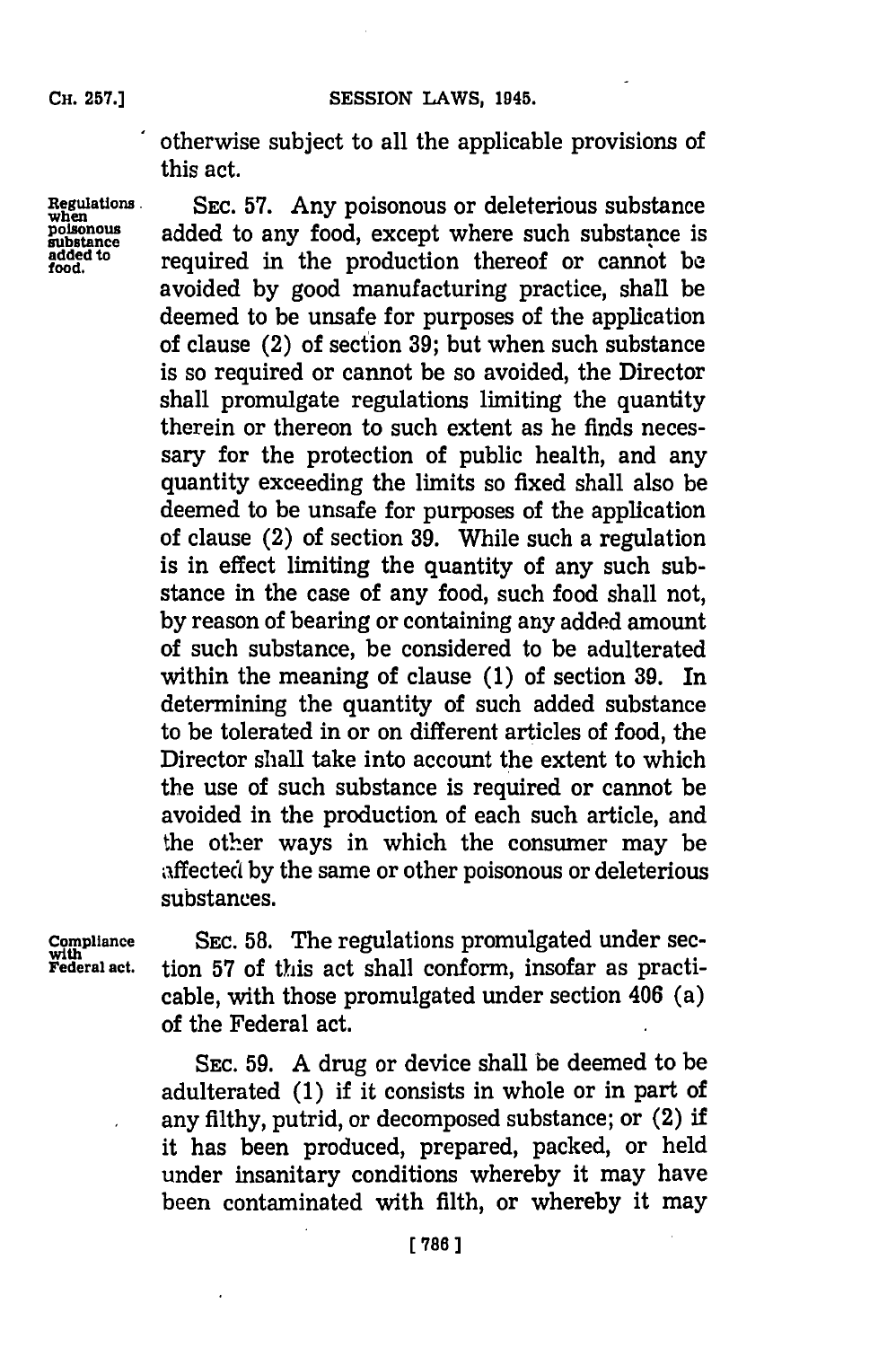**[ 787]1**

**SEc. 61.** If a drug or device is not subject to the provisions of section **60** of this act and its strength differs from, or its purity or quality falls below, that

have been rendered injurious to health; or **(3)** if it is a drug and its container is composed in whole or in part of any poisonous or deleterious substance **Adulterated** which may render the contents injurious to health; or (4) if it is a drug and it bears or contains, for purposes of coloring only, a coal tar color other than one that is harmless and suitable for use in drugs for such purposes, as provided **by** regulations promulgated under section 504 of the Federal act.

**SEC. 60.** If a drug or device purports to be or **is** represented as a drug the name of which is recognized in an official compendium, and its strength differs from, or its quality or purity falls below, the standard set forth in such compendium, it shall be deemed to be adulterated. Such determination as to strength, quality or purity shall be made in accordance with the tests or methods of assay set forth in such compendium or prescribed **by** regulations promulgated under section **501 (b)** of the Federal act. No drug defined in an official compendium shall be deemed to be adulterated under this section because it differs from the standard of strength, quality, or purity therefor set forth in such compendium, if its difference in strength, quality, or purity from such standard is plainly stated on its label. Whenever a drug is recognized in both the United States Pharmacopoeia and the Homoeopathic Pharmacopoeia of the United States, it shall be subject to the requirements of the United States Pharmacopoeia unless it is labeled and offered for sale as **Adulterated** a homoeopathic drug, in which case it shall be subject **drug.** to the provisions of the Homoeopathic Pharmacopoeia of the United States and not to those of the United States Pharmacopoeia.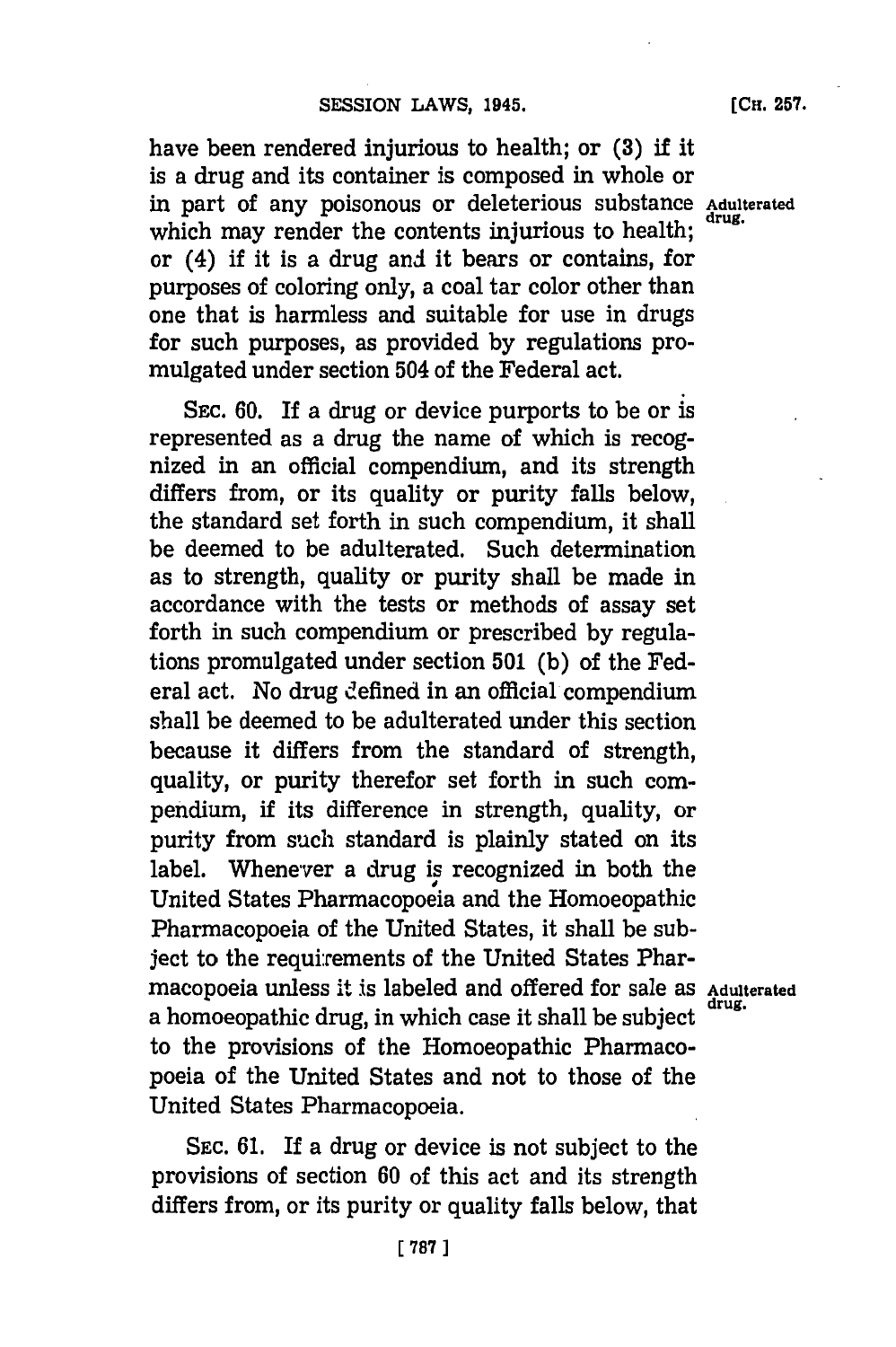which it purports or is represented to possess, it shall be deemed to be adulterated.

**SEC. 62. A** drug shall be deemed to be adulterated if any substance has been **(1)** mixed or packed therewith so as to reduce its quality or strength or  $(2)$  substituted wholly or in part therefor.

Misbranded SEC. 63. A drug or device shall be deemed to begins. misbranded if its labeling is false or misleading in any particular.

> **SEC.** 64. If a drug or device is in package form, it shall be deemed to be misbranded unless it bears a label containing **(1)** the name and place of business of the manufacturer, packer, or distributor; and (2) an accurate statement of the quantity of the contents in, terms of weight, measure, or numerical count: *Provided,* That under clause (2) of this section reasonable variations shall be permitted, and exemptions as to small packages shall be established, **by** regulations promulgated **by** the Director.

> SEC. **65. A** drug or device shall be deemed to be misbranded **if** any word, statement, or other information required **by** or under authority of this act to appear on the label or labeling is not prominently placed thereon with such conspicuousness (as compared with other words, statements, designs, or devices, in the labeling) and in such terms as to render it likely to be read and understood **by** the ordinary individual under customary conditions of purchase and use.

**Misranded,** SEC. **66. A** drug or device shall be deemed to be misbranded if it is for use by man and contains any quantity of the narcotic or hypnotic substance alpha eucaine, barbituric acid, beta eucaine, bromal, cannabis, carbromal, chloral, coca, cocaine, codeine, heroin, marihuana, morphine, opium, paraldehyde, peyote, or sulphomethane; or any chemical derivative of such substance, which derivative has been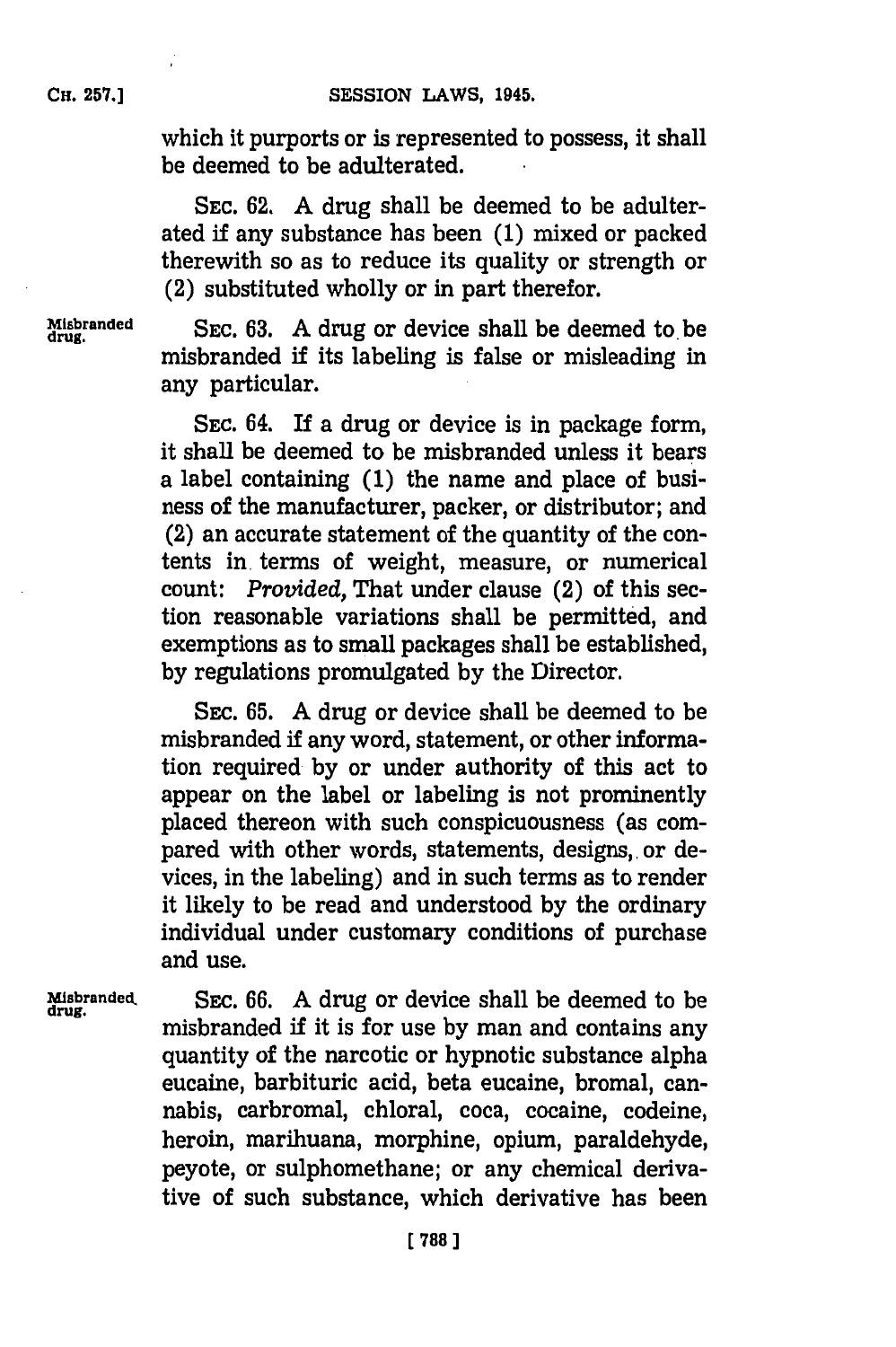designated as habit forming **by** regulations promulgated under section 502 **(d)** of the Federal act; unless its label bears the name and quantity or proportion of such substance or derivative and in juxtaposition therewith the statement "Warning-Mdy be habit forming."

**SEC. 67.** If a drug is not designated solely **by** a **Misbranded** name recognized in an official compendium it shall **drug.** be deemed to be misbranded unless its label bears **(1)** the common or usual name of the drug, if such there be; and (2), in case it is fabricated from two or more ingredients, the common or usual name of each active ingredient, including the quantity, kind, and proportion of any alcohol, and also including, whether active or not, the name and quantity or proportion of any bromides, ether, chloroform, acetanilid, acetphenetidin, amidopyrine, antipyrine, atropine, hyoscine, hyoscyamine, arsenic, digitalis, glucosides, mercury, ouabain, strophanthin, strychnine, thyroid,  $\sigma$  any derivative or preparation of any such substances, contained therein: *Provided,* That to the extent that compliance with the requirements of clause (2) of this section is impracticable, exemptions shall be established **by** regulations promulgated **by** the Director.

SEC. **68. A** drug or device shall be deemed to be **Misbranded** misbranded unless its labeling bears **(1)** adequate **drug.** directions for use; and (2) such adequate warnings against use in those pathological conditions or **by** children where its use may be dangerous to health, or against unsafe dosage or methods or duration of administration or application, in such manner and form, as are necessary for the protection of users: *Provided,* That where any requirement of clause **(1)** of this section as applied to any drug or device, is not necessary for the protection of the public health, the Director shall promulgate regulations exempting such drug or device from such require-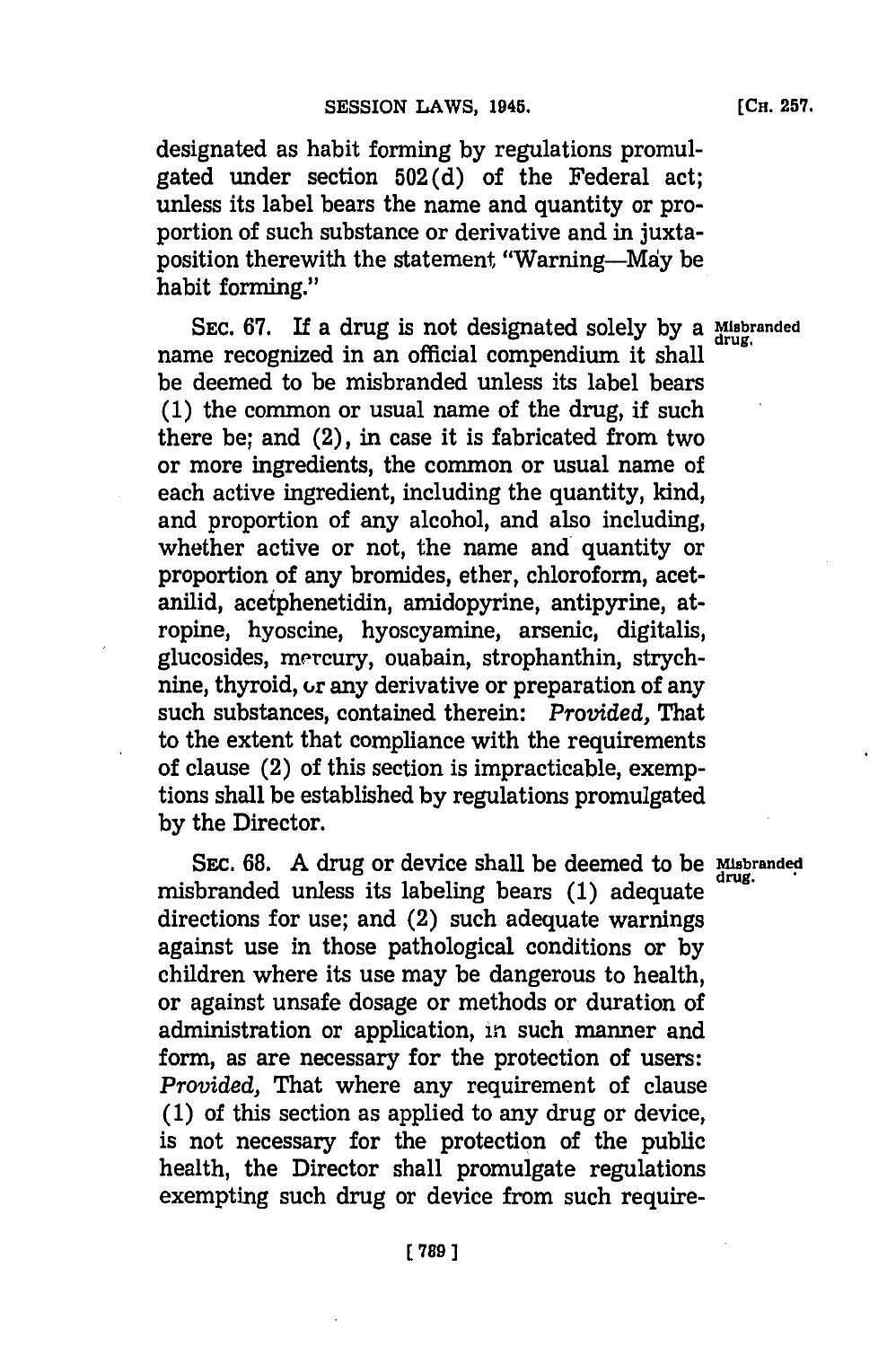ments. Such regulations shall include the exemptions prescribed under section **502 (f) (1)** of the Federal act, in so far as such exemptions are applicable hereunder.

**Misbranded SEC. 69. A** drug or device shall be deemed to be misbranded if it purports to be a drug the name of which is recognized in an official compendium, unless it is packaged and labeled as prescribed therein: *Provided,* That the method of packing may be modified with the consent of the Director, as permitted under section **502 (g)** of the Federal act. Whenever a drug is recognized in both the United States Pharmacopoeia and the Homoeopathic Pharmacopoeia of the United States, it shall be subject to the requirements of the United States Pharmacopoeia with respect to packaging and labeling unless it is labeled and offered for sale as a homoeopathic drug, in which case it shall. be subject to the provisions of the Homoeopathic Pharmacopoeia of the United States, and not to those of the United States Pharmacopoeia **'.**

> **SEC. 70. If** a drug or device has been found **by** the Secretary of Agriculture of the United States to be a drug liable to deterioration, it shall be deemed to be misbranded unless it is packaged in such form and manner, and its label bears a statement of such precautions, as required in an official compendium or **by** regulations promulgated under section **502** (h) of the Federal act for the protection of the public health.

> **SEC. 71. A** drug shall be deemed to be misbranded if **(1)** its container is so made, formed, or filled as to be misleading; or (2) if it is an imitation of another drug; or **(3)** if it is offered for sale under the name of another drug; or (4) if it is dangerous to health when used in the dosage, or with the frequency or duration prescribed, recommended, or suggested in the labeling thereof.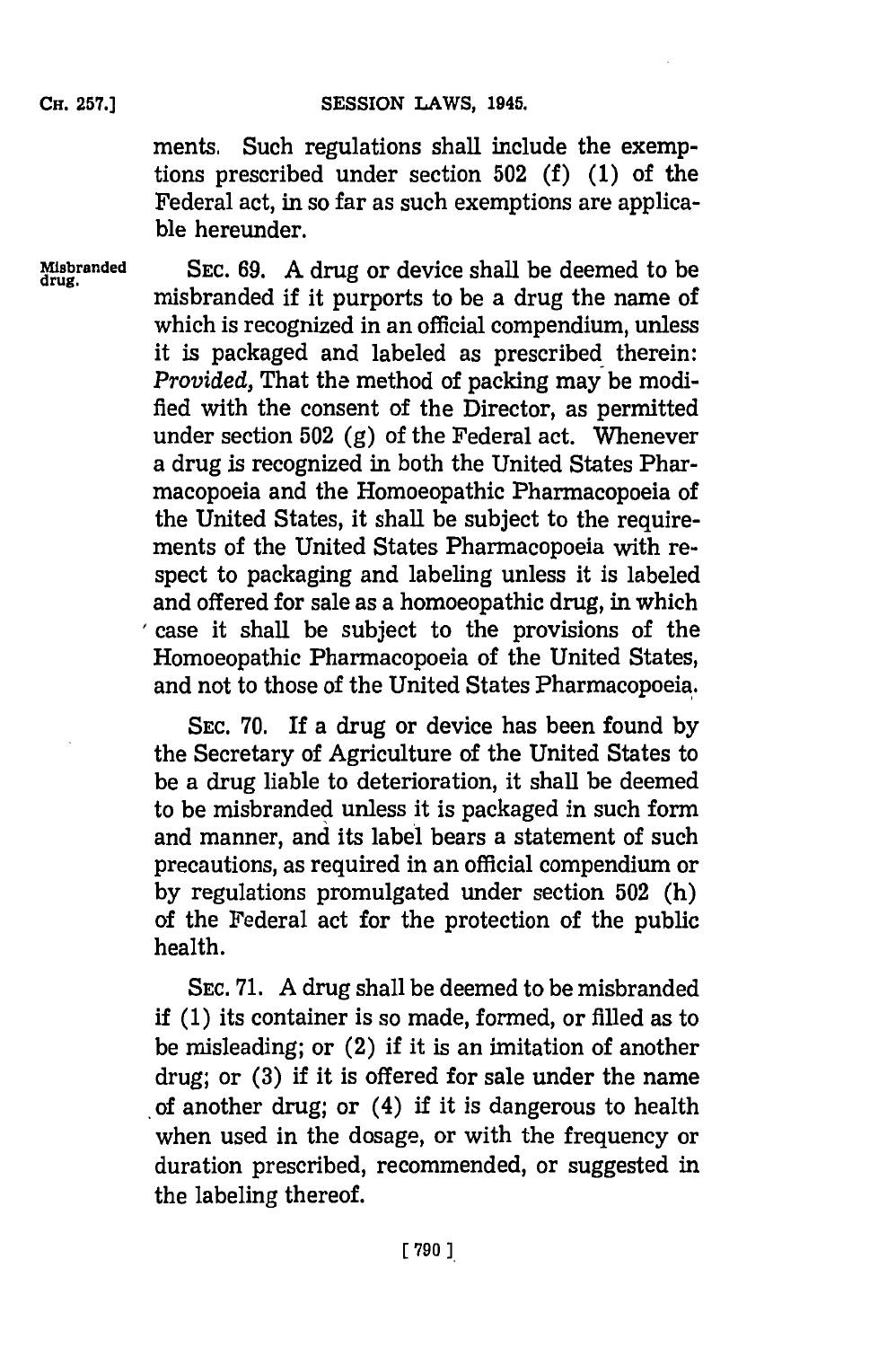SEC. 72. A drug or device shall be deemed to be misbranded if it is a drug which **by** label provides, or which the Federal act or any applicable law requires **by** label to provide, in effect, that it shall be

used only upon the prescription of a physician, dentist, or veterinarian, unless it is dispensed at retail on a written prescription signed **by** a physician, dentist, or veterinarian, who is licensed **by** law to administer such a drug.

**SEC. 73.** A drug or device which is, in accordance prugs in with the practice of the trade, to be processed, labeled, or repacked in substantial quantities at an establishment other than the establishment where it was originally processed or packed, is exempted from the affirmative labeling and packaging requirements of this act, while it is in transit in intrastate commerce from the one establishment to the other, if such transit is made in good faith for such completion purposes only; but it is otherwise subject to all the applicable provisions of this act.

SEc. 74. **A** drug dispensed on a written prescrip- **Drugs dis**tion signed **by** a physician, dentist, or veterinarian presription. (except a drug dispensed in the course of the conduct of a business of dispensing drugs pursuant to diagnosis **by** mail) shall, if **(1)** such physician, dentist, or veterinarian is licensed **by** law to administer such drug, and  $(2)$  such drug bears a label containing the name and place of business of the dispenser, the serial number and date of such prescription, and the name of such physician, dentist, or veterinarian, be exempt from the requirements of sections **63** to **72** inclusive.

**SEC. 75.** No person shall introduce or deliver for introduction into intrastate commerce any new drug which is subject to section **505** of the Federal act unless an application with respect to such drug has become effective thereunder. No person shall introduce or deliver for introduction into intrastate com-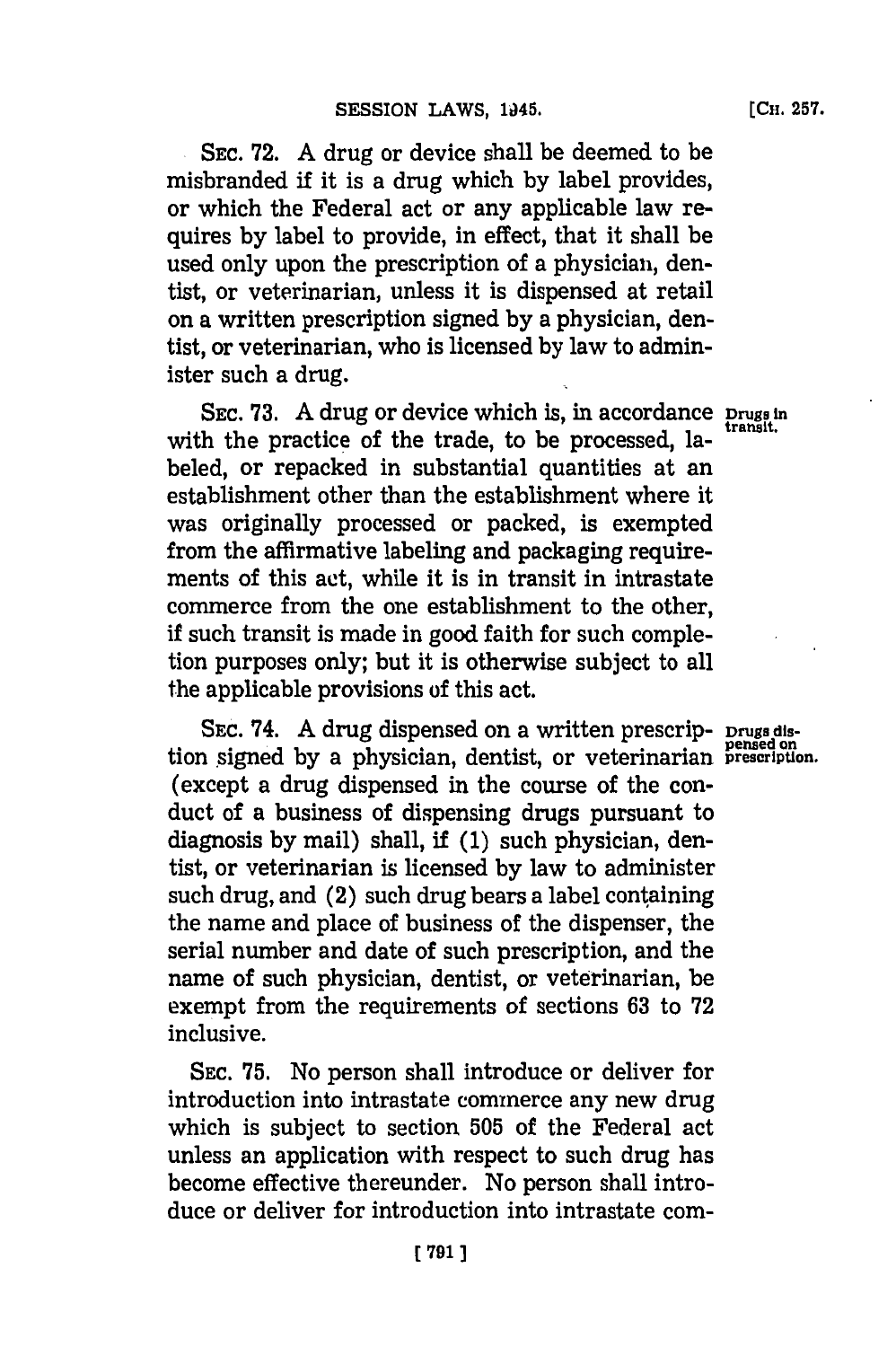**CH. 257.]**

merce any new drug which is not subject to section **505** of the Federal act, unless **(1)** it has been found, **by** appropriate tests, that such drug is not unsafe Application for use under the conditions prescribed, recom-<br>
drugs. **property** mended or suggested in the labeling thereof: and mended, or suggested in the labeling thereof; and  $(2)$  an application has been filed under this section of this act with respect to such drug: *Provided,* That the requirement of clause (2) shall not apply to any drug introduced into intrastate commerce at any time prior to the enactment of this act or introduced into interstate commerce at any time prior to the enactment of the Federal act: *Provided* further, That if the Director finds that the requirement of clause (2) as applied to any drug or class of drugs, is not necessary for the protection of the public health, he shall promulgate regulations of exemption accordingly.

**Contents of SEC. 76.** An application under section **75** shall be **applicatton.** filed with the Director, and subject to any waiver **by** the Director, shall include **(1)** full reports of investigations which have been made to show whether or not the drug, subject to the application, is safe for use under the conditions prescribed, recommended, or suggested in the labeling thereof; (2) a full list of the articles used as components of such drug; **(3)** a full statement of the composition of such drug; (4) a full description of -the methods used **in,** and the facilities and controls used for, the manufacture, processing, and packing of such drug; **(5)** such samples of such drug and of the artitcles used as components thereof as the Director may require; and **(6)** specimens of the labeling proposed to be used for such drug.

> SEC. **77.** An application filed under section **75** shall become effective on the sixtieth **(60)** day after the filing thereof, unless the Director **(1)** makes such application effective prior to such day; or (2)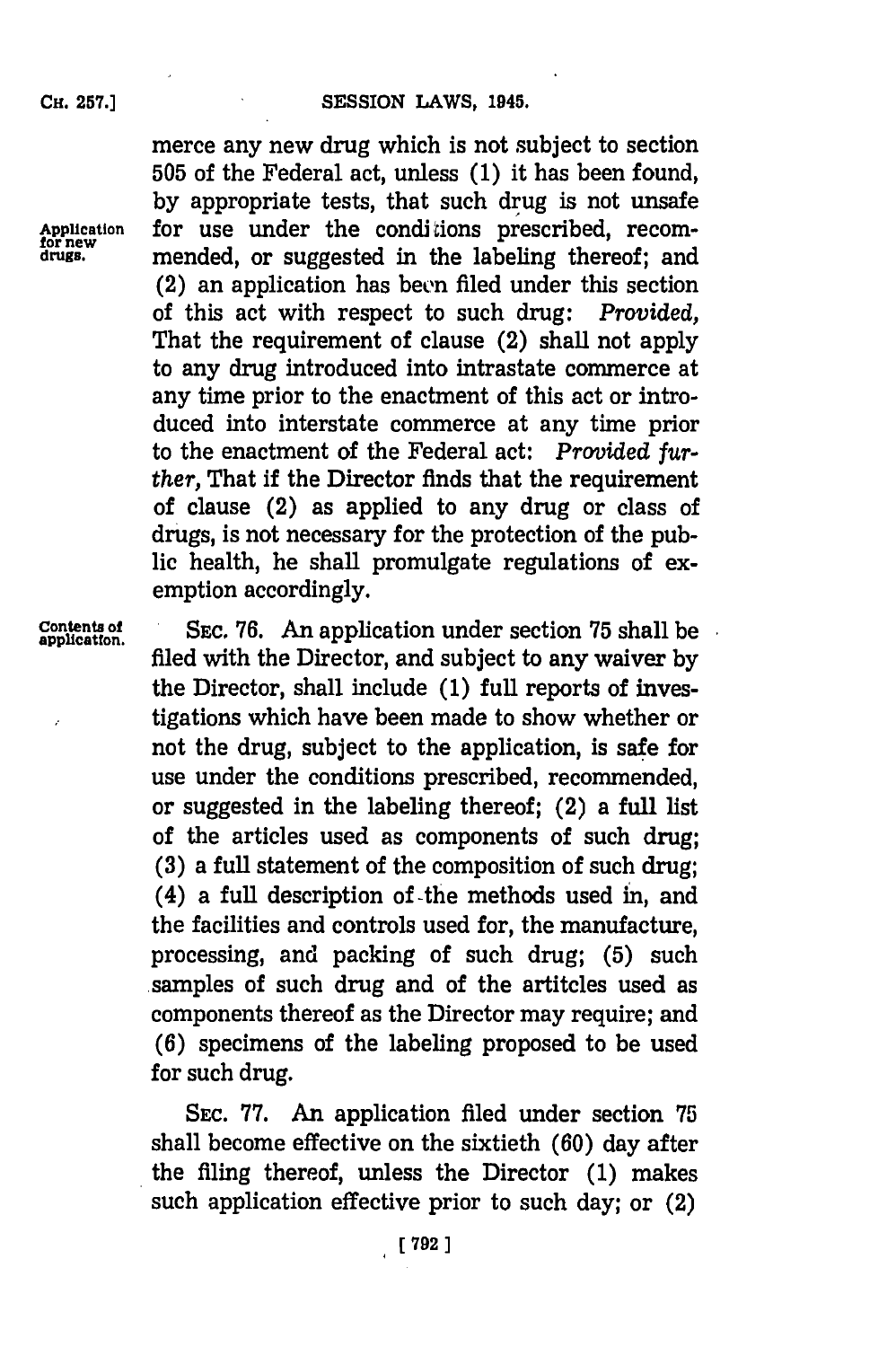issues an order with respect to such application pursuant to section **'78** of this act.

SEC. 78. If the Director finds, upon the basis of **Refusal of** permit. the information before him and after due notice and opportunity for hearing to the applicant, that the drug, subject to the application, is not safe for use under the conditions prescribed, recommended, or suggested in the labeling thereof, he shall, prior to such effective date, issue an order refusing to permit such application to become effective and stating the findings upon which it is based.

SEC. **79.** An order refusing to permit an application under section **75** to become effective may be suspended or revoked **by** the Director, for cause and **by** order stating the findings upon which it is based.

SEc. **80.** Orders of the Director issued under sec- **Order how** tion 78 shall be served (1) in person by a duly authorized representative of the Director or (2) **by** mailing the order **by** registered mail addressed to the applicant or respondent at his address last known to the Director.

**SEC. 81. A** drug shall be exempt from the opera- **Exempt** tion of section 75 which intended, and introduced or delivered for introduction into intrastate commerce, solely for investigational use **by** experts qualified **by** scientific training and experience to investigate the safety of drugs and which is plainly labeled "For Investigational Use Only."

**SEC. 82.** The Superior Court of Thurston County **Review of** shall have jurisdiction to review and to affirm, mod**ify,** or set aside any order issued under section **78** of this act, upon petition seasonably made **by** the person to whom the order is addressed and after prompt hearing upon due notice to both parties.

SEC. **83. A** drug dispensed on a written prescription signed **by** a physician, dentist, or veterinarian (except a drug dispensed in the course of the con-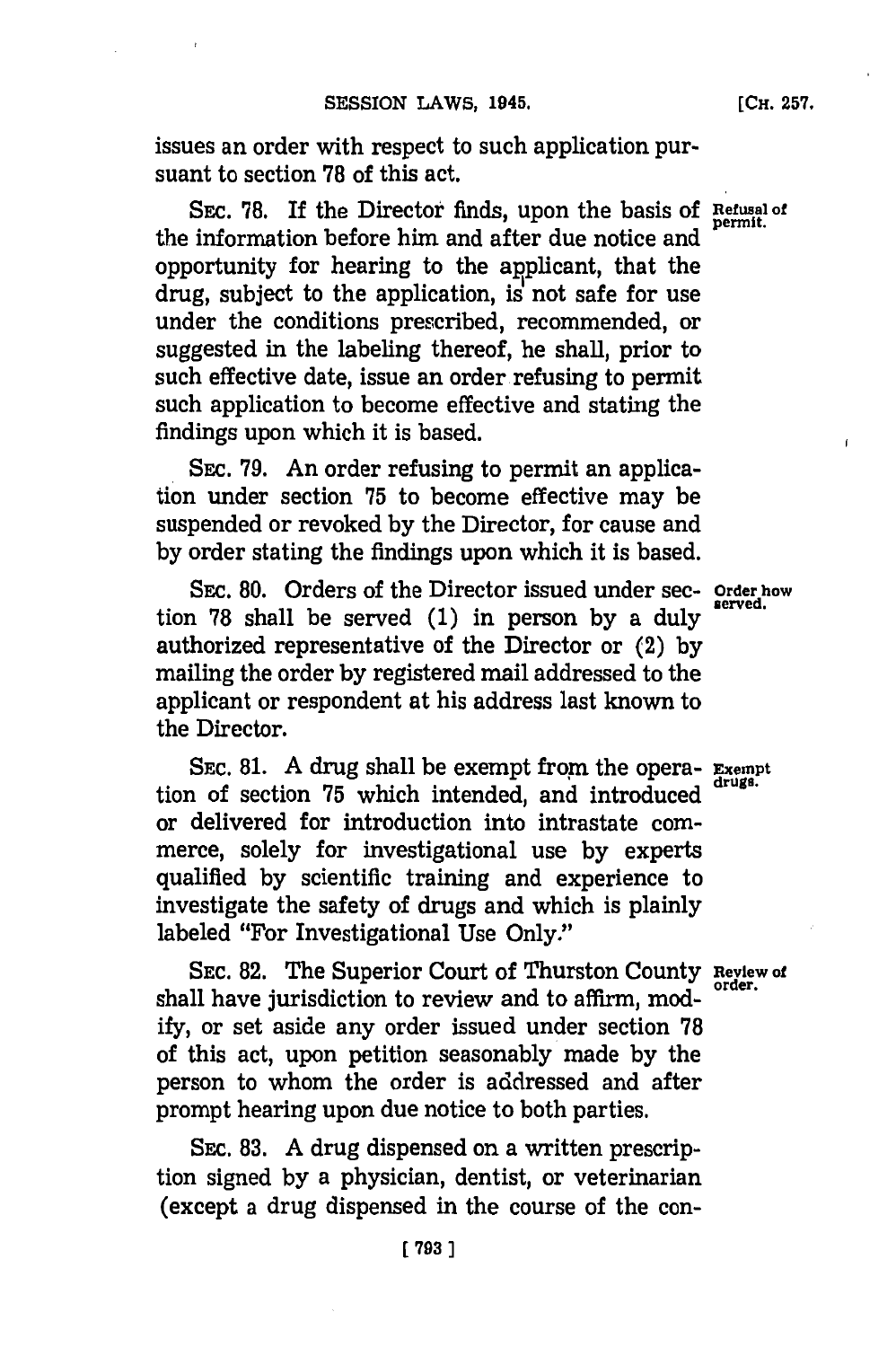duct of a business of dispensing drugs pursuant to diagnosis **by** mail) shall, if **(1)** such physician, den-Drugs tist, or veterinarian is licensed by law to administer<br>
prescription. such drug. and (2) such drug bears a label containsuch drug, and (2) such drug bears a label containing the name and place of business of the dispenser, the serial number and date of such prescription, and the name of such physician, dentist, or veterinarian, be exempt from the operation of section **'75** to **82** inclusive.

**Exempt** SEC. 84. The provisions of section 75 shall not apply to any drug which is licensed under the Federal virus, serum, and toxin act of July **1, 1902;** or under the Federal virus, serums, toxins, aniitoxins, and analogous products act of March 4, **1913.**

**Adulterated SEC. 85. A** cosmetic shall be deemed to be adul- **cosmetics.** terated (a) if it bears or contains any poisonous or deleterious substance which may render it injurious to users under the conditions of use prescribed in the labeling thereof, or under such conditions of use as are customary or usual: *Provided,* That this provision shall not apply to coal tar hair dye, the label of which bears the following legend conspicuously displayed thereon: "Caution-This product contains ingredients which may cause skin irritation on certain individuals and a preliminary test according to accompanying direction should first be made. This product must not be used for dyeing the eyelashes or eyebrows; to do so may cause blindness", and the labeling of which bears adequate directions for such preliminary testing. For the purposes of this paragraph and paragraph (e) the term "hair dye" shall not include eyelash dyes or eyebrow dyes; or (b) if it consists in whole or in part of any filthy, putrid, or decomposed substance; or (c) if it has been produced, prepared, packed, or held under insanitary conditions whereby it may have become contaminated with filth, or whereby it may have been rendered injurious to health; or

**CH. 257.]**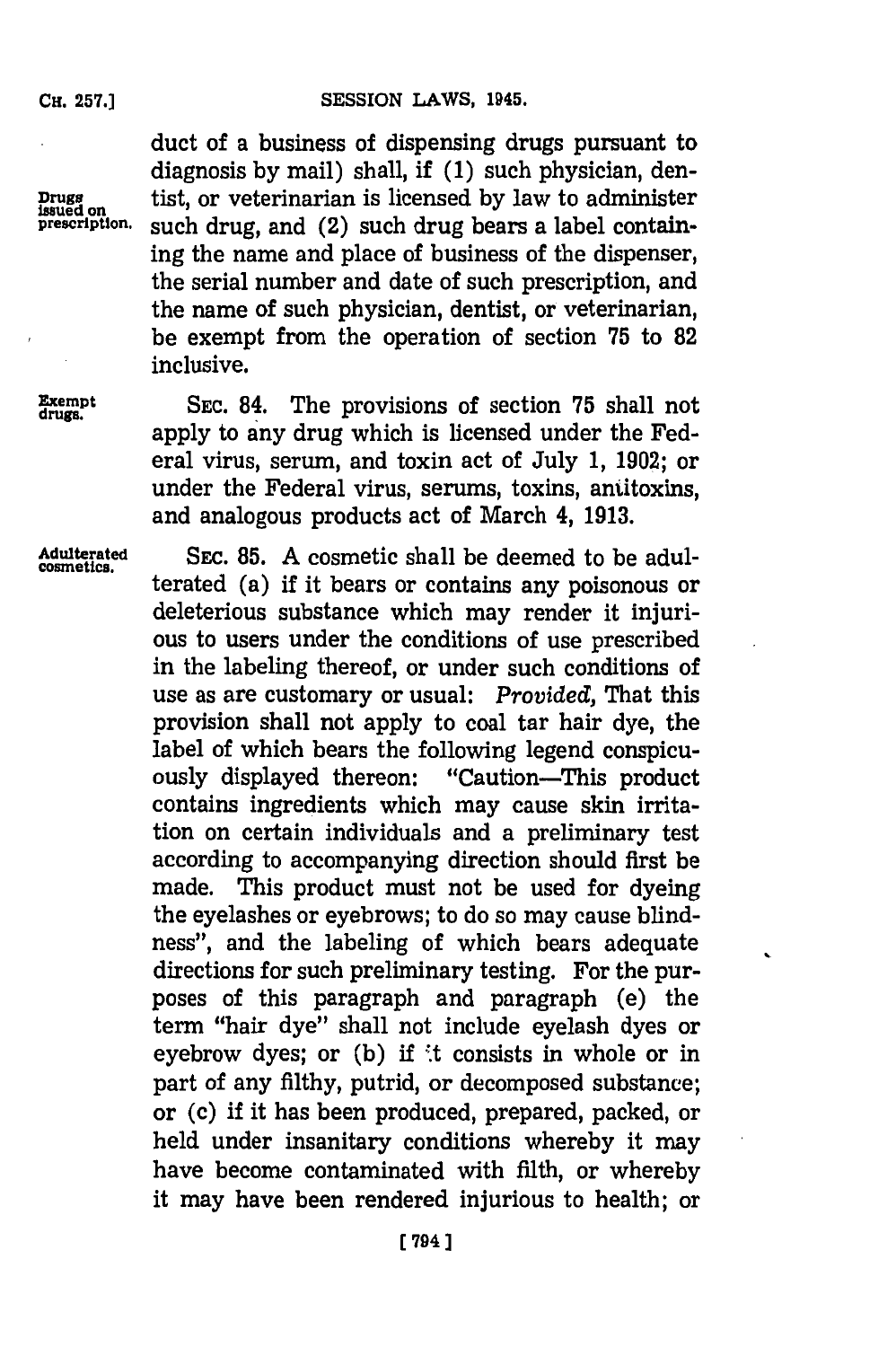**(d)** if its container is composed in whole or in part of any poisonous or deleterious substance which may render the contents injurious to health; or (e) if it is not a hair dye and it bears or contains a coal tar color other than one that is harmless and suitable for use in cosmetics, as provided **by** regulations promulgated under section 604 of the Federal act.

**SEC. 86. A** cosmetic shall be deemed to be mis- **Misbranded** branded (a) if its labeling is false or misleading in any particular; or **(b)** if in package form, unless it bears a label containing **(1)** the name and place of business of the manufacturer, packer, or distributor; and (2) an accurate statement of the quantity of the contents in terms of weight, measure, or numerical count: *Provided,* That under clause (2) of this section reasonable variations shall be permitted, and exemptions as to small packages shall be established, **by** regulations prescribed **by** the Director.

SEc. **87. A** cosmetic shall be deemed to be misbranded (a) if any word, statement, or other information required **by** or under authority of this act to appear on the label or labeling is not prominently placed thereon with such conspicuousness (as compared with other words, statements, designs, or devices, in the labeling) and in such terms as to render it likely to be read and understood **by** the ordinary individual under customary conditions of purchase and use; or **(b)** if its container is so made, formed, or filled as to be misleading.

SEC. 88. A cosmetic which is, in accordance with Cosmetics in the practice of the trade, to be processed, labeled, or repacked in substantial quantities at an establishment other than the establishment where it was originally processed or packed, is exempted from the affirmative labeling requirements of this act, while it is in transit in intrastate commerce from the one establishment to the other, if such transit is made in good faith for such completion purposes only; but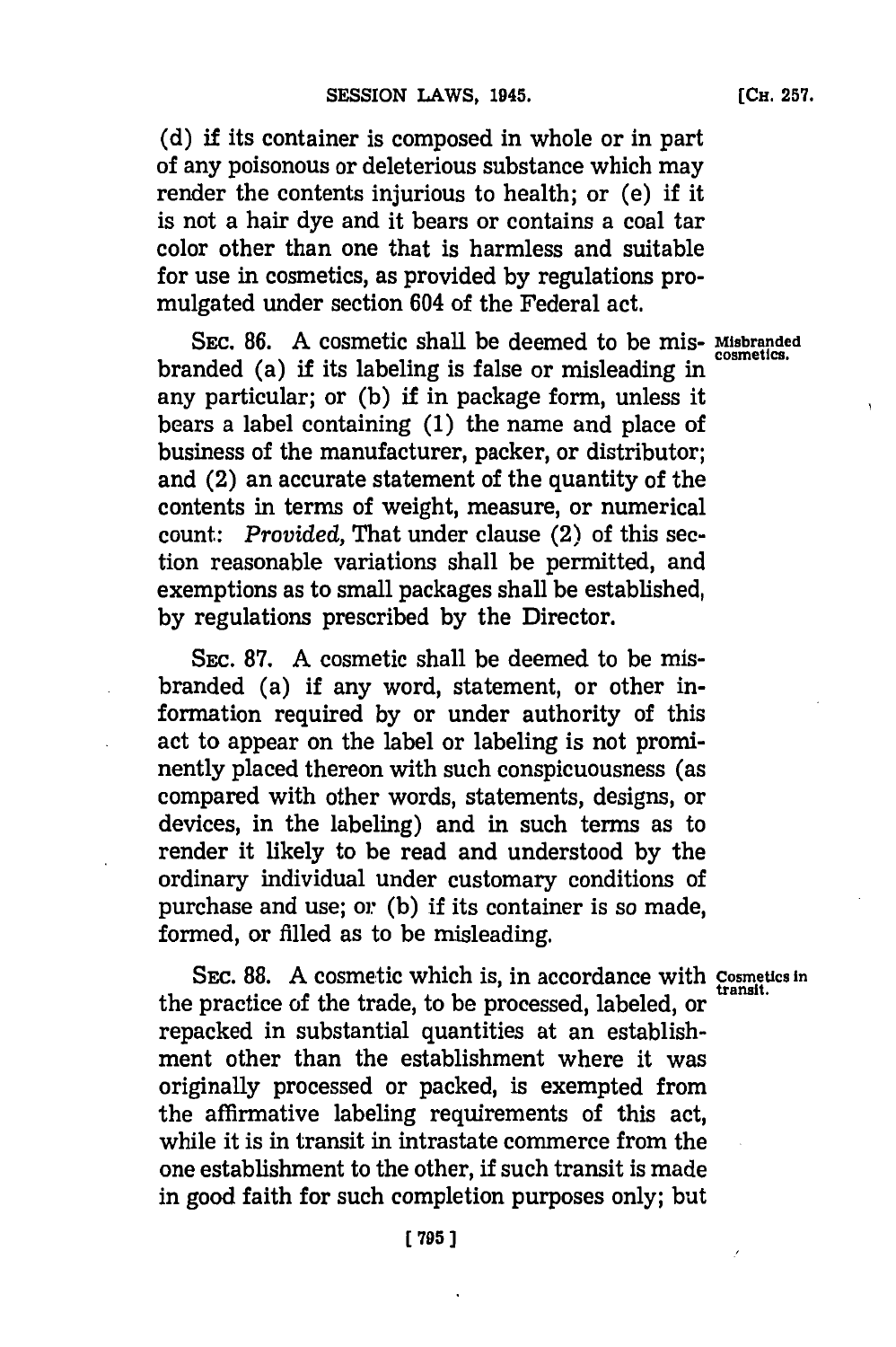it is otherwise subject to all the applicable provisions of this act.

SEc. **89.** An advertisement of a food, drug, device, or cosmetic shall be deemed to be false, if it is false or misleading in any particular.

**False adver-**<br> **Exabe adver-** SEC. 90. The advertisement of a drug or device representing it to have any effect in albuminuria, appendicitis, arteriosclerosis, blood poison, bone disease, Bright's disease., cancer, carbuncles, cholecystitis, diabetes, diphtheria, dropsy, erysipelas, gallstones, heart and vascular diseases, high blood pressure, mastoiditis, measles, meningitis, mumps, nephritis, otitis media, paralysis, pneumonia, poliomyelitis (infantile paralysis), prostate gland disorders, pyelitis, scarlet fever, sexual impotence, sinus infection, smallpox, tuberculosis, tumors, typhoid, uremia, venereal disease, shall also be deemed to be false; except that no advertisement not in violation of section **89** shall be deemed to be false under section **90** if it is disseminated only to members of the medical, veterinary, dental, pharmacal, and other legally recognized professions dealing with the healing arts, or appears only in the scientific periodicals of these professions, or is disseminated only for the purpose of public health education **by** persons not commercially interested, directly or indirectly, in the sale of such drugs or devices: *Provided,* That whenever the Director determines that an advance in medical science has made any type of self-medication safe as to any of the diseases named above, the Director shall **by** regulation authorize the advertisement of drugs having curative or therapeutic effect for such disease, subject to such conditions and restrictions as the Director may deem necessary in the interest of public health: Provided further, That this section shall not be construed as indicating that 5elf-medication for diseases other than those named -herein is safe or efficacious.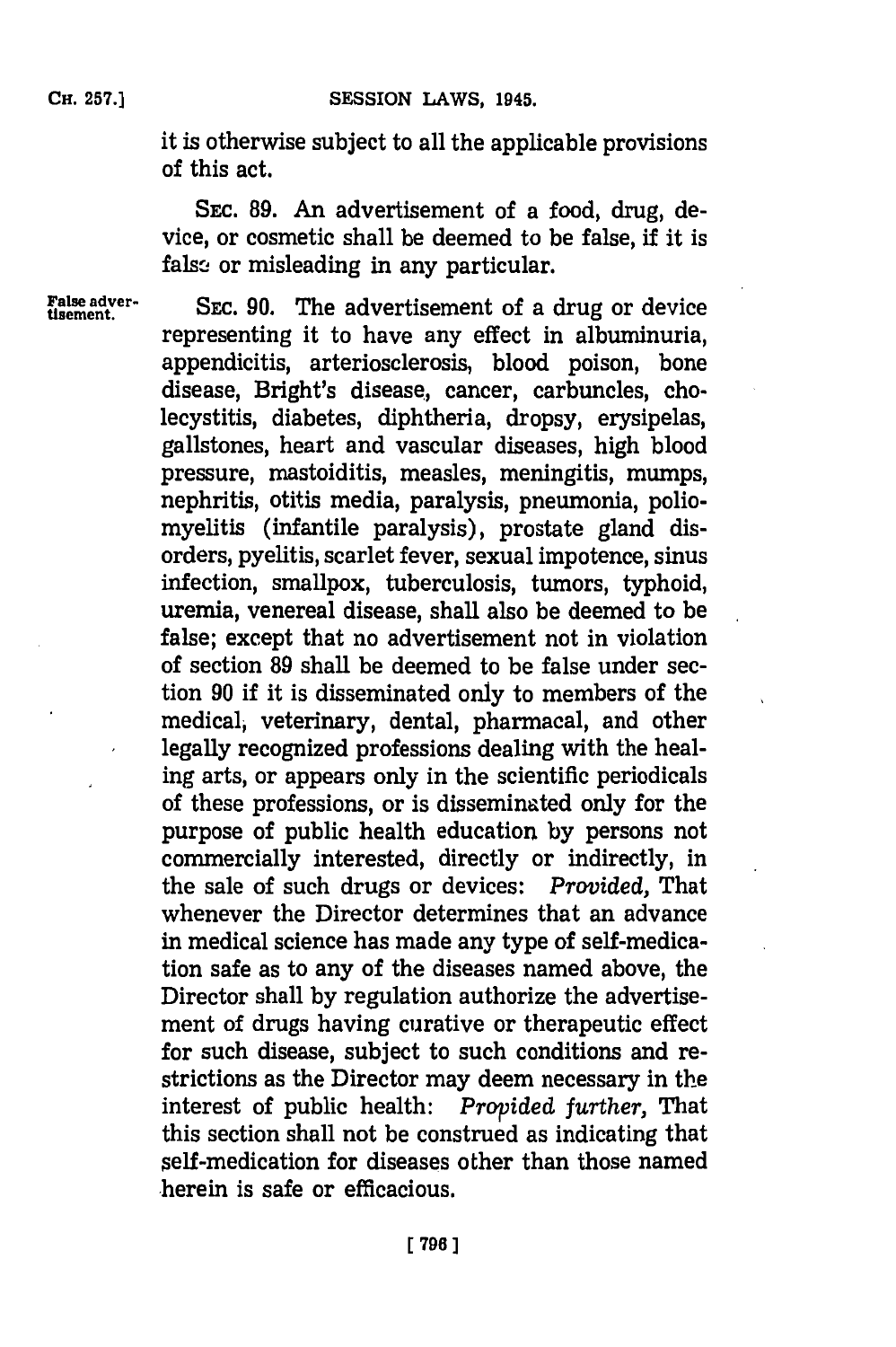**SEC. 91.** The authority to promulgate regulations' for the efficient enforcement of this act is hereby vested in the Director: *Provided, however,* That the Director shall designate the Washington State Board vetoed. of Pharmacy to carry out all of the provisions of this act pertaining to drugs and cosmetics, with authority to promulgate regulations for the efficient enforcement thereof.

**SEC. 92.** The purpose of this act being to promote **Purpose** uniformity of state legislation with the Federal act, the Director is hereby authorized **(1)** to adopt, insofar as applicable, the regulations from time to time promulgated under the Federal act; and (2) to make the regulations promulgated under this act conform, insofar as practicable, with those promulgated under the Federal act.

SEC. **93.** Hearings authorized or required **by** this **Hearings.** act shall be conducted **by** the Director or his duly authorized representative designated for the purpose.

SEC. 94. The Director shall hold a public hear- **Hearings** on regulation. ing upon a proposal to promulgate any new or amended regulation under this act, which requires or prohibits any practice in intrastate commerce, **except** in the case of a proposal to adopt an applicable regulation promulgated under the Federal act. The Director shall give appropriate notice of such hearing. The notice shall state the time and place of the hearing to be held not less than thirty **(30)** days after the date of such notice, except in the case of an emergency found **by** the Director. After the hearing the Director shall issue an order, with respect to such proposal, which shall state the findings upon which such order is based. No regulation promulgated under this act, **by** order issued after such hearing, shall take effect prior to the ninetieth **(90)** day after the date of such order, except in the case of an emergency found **by** the Director.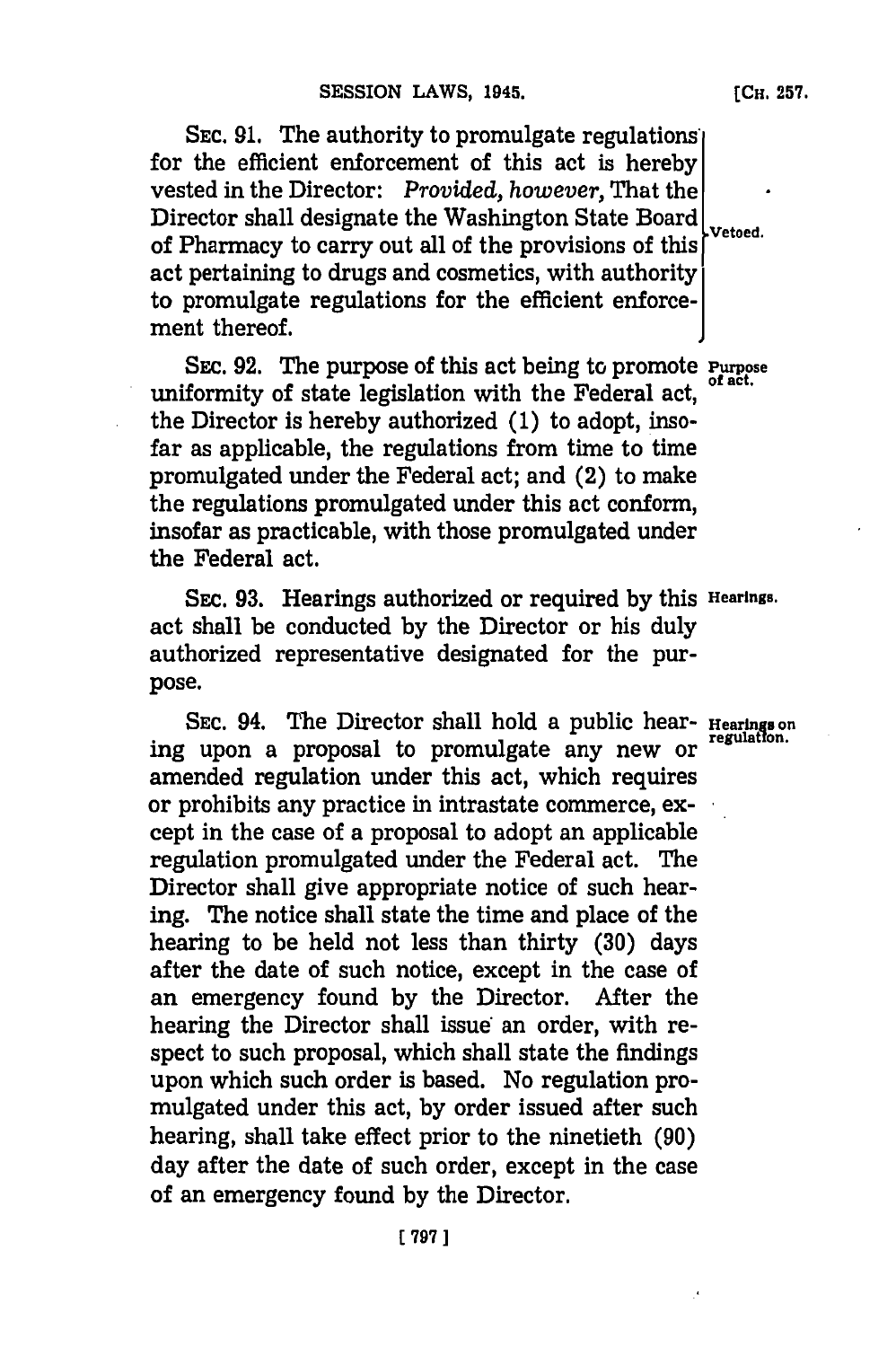**SEC. 95.** The Director shall have jurisdiction to review and to affirm, modify, or set aside any order issued under section 94, promulgating a new or 'amended 'regulation under this act, upon petition made at any time prior to the effective date of such regulation, **by** any person adversely affected **by** such order.

Investigation SEC. 96. The Director shall cause the investiga-<br>
drugs and tion and examination of food, drugs, devices, and cos-<br>
cosmetics. tion and examination of food, drugs, devices, and cosmetics subject to this act. The Director shall have the right **(1)** to take a sample or specimen of any such article, for examination under this act, upon tendering the market price therefor to the person having such article in custody; and (2) to enter any place or establishment within this state, at reasonable times, for the purpose of taking a sample or specimen of any such article, for such examination.

**Examination** SEC. 97. Where a sample or specimen of any such of samples. article is taken for examination under this act the Director shall, upon request, provide a part thereof for examination **by** any person named on the label of such article, or the owner thereof, or his attorney or agent; except that the Director is authorized, **by** regulation, to make such reasonable exceptions from, and to impose such reasonable terms and conditions relating to, the operation of this section as he finds necessary for the proper administration of the provisions of this act.

> SEc. **98.** For the purpose of enforcing the provisions of this act, pertinent records of any administrative agency of the state government shall be open to inspection **by** the Director.

> **SEC. 99.** For the purpose of enforcing the provisions of this act, carriers engaged in intrastate commerce, and persons receiving food, drugs, devices, or cosmetics in intrastate commerce or holding such articles so received, shall, upon the request of the Director, permit the Director at reasonable times, to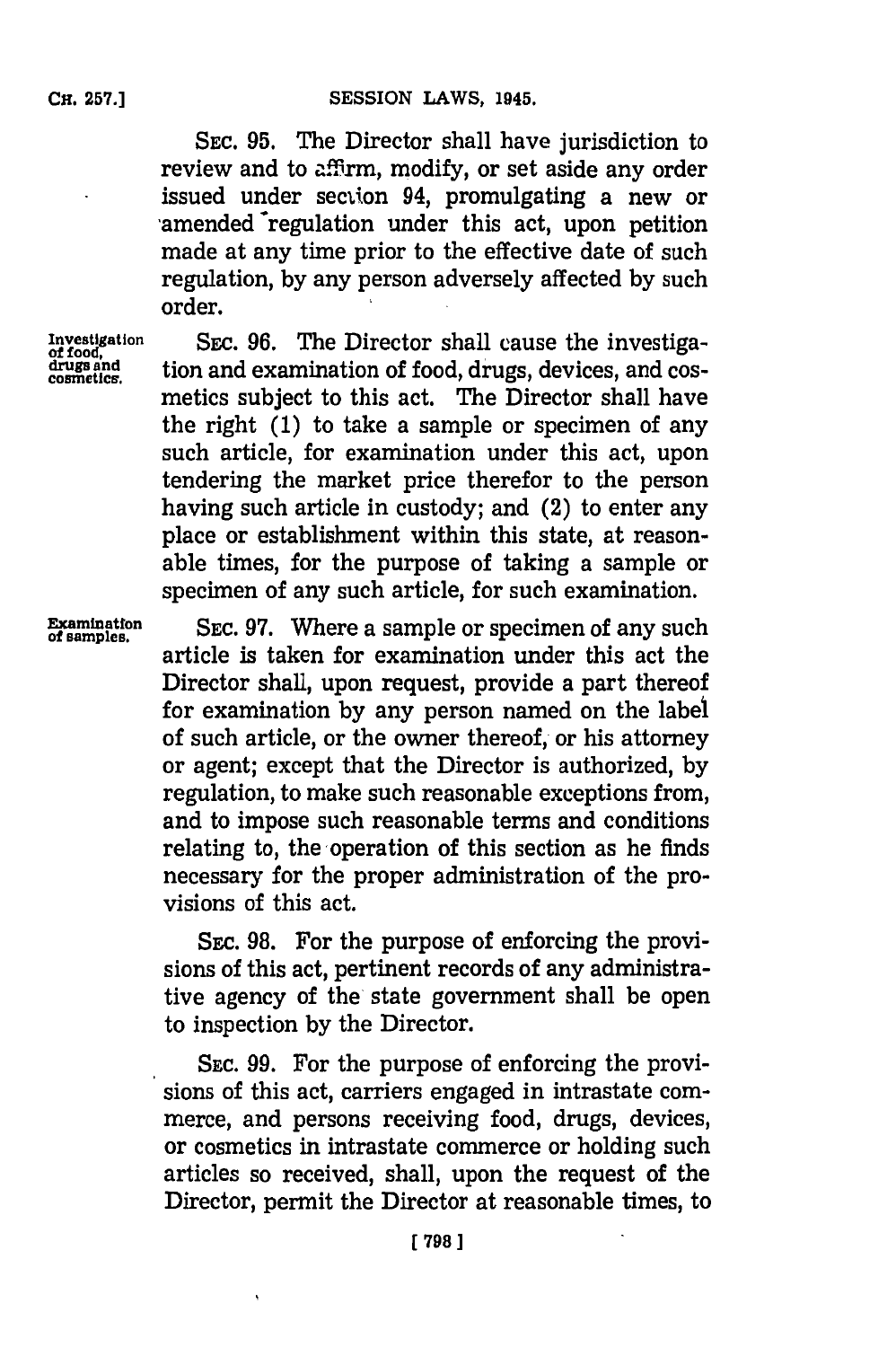have access to and to copy all records showing the movement in intrastate commerce of any food, drug, device, or cosmetic, or the holding thereof during **Access to** or after such movement, and the quantity, shipper, and consignee thereof; and it shall be unlawful for any such carrier or person to fail to permit such access to and the copying of any such records so requested when such request is accompanied **by** a statement in writing specifying the nature or kind of food, drug, device, or cosmetic to which such request relates: *Provided,* That evidence obtained under this section shall not be used in a criminal prosecution of the person from whom obtained: *Pro-*

*vided, further,* That carriers shall not be subject to the other provisions of this act **by** reason of their receipt, carriage, holding, or delivery of food, drugs, devices, or cosmetics in the usual course of business as carriers.

SEC. 100. For the purpose of enforcing the provi- Inspection sions of this act, the Director is authorized **(1)** to enter, at reasonable times, any factory, warehouse, or establishment subject to this act, or to enter any vehicle being used to transport or hold food, drugs, devices, or cosmetics in intrastate commerce; and (2) to inspect, at reasonable times, such factory, **Warehouses.** warehouse, establishment, or vehicle and all pertinent equipment, finished and unfinished materials, containers, labeling, and advertisements therein.

SEC. 101. The Director may cause to be published Publication from time to time reports summarizing all **judg- orders.** ments, decrees, and court orders which have been rendered under this act, including the nature of the charge and the disposition thereof.

**SEC.** 102. The Director may cause to be disseminated information regarding food, drugs, devices, or cosmetics in situations involving, in the opinion of the Director, imminent danger to health or gross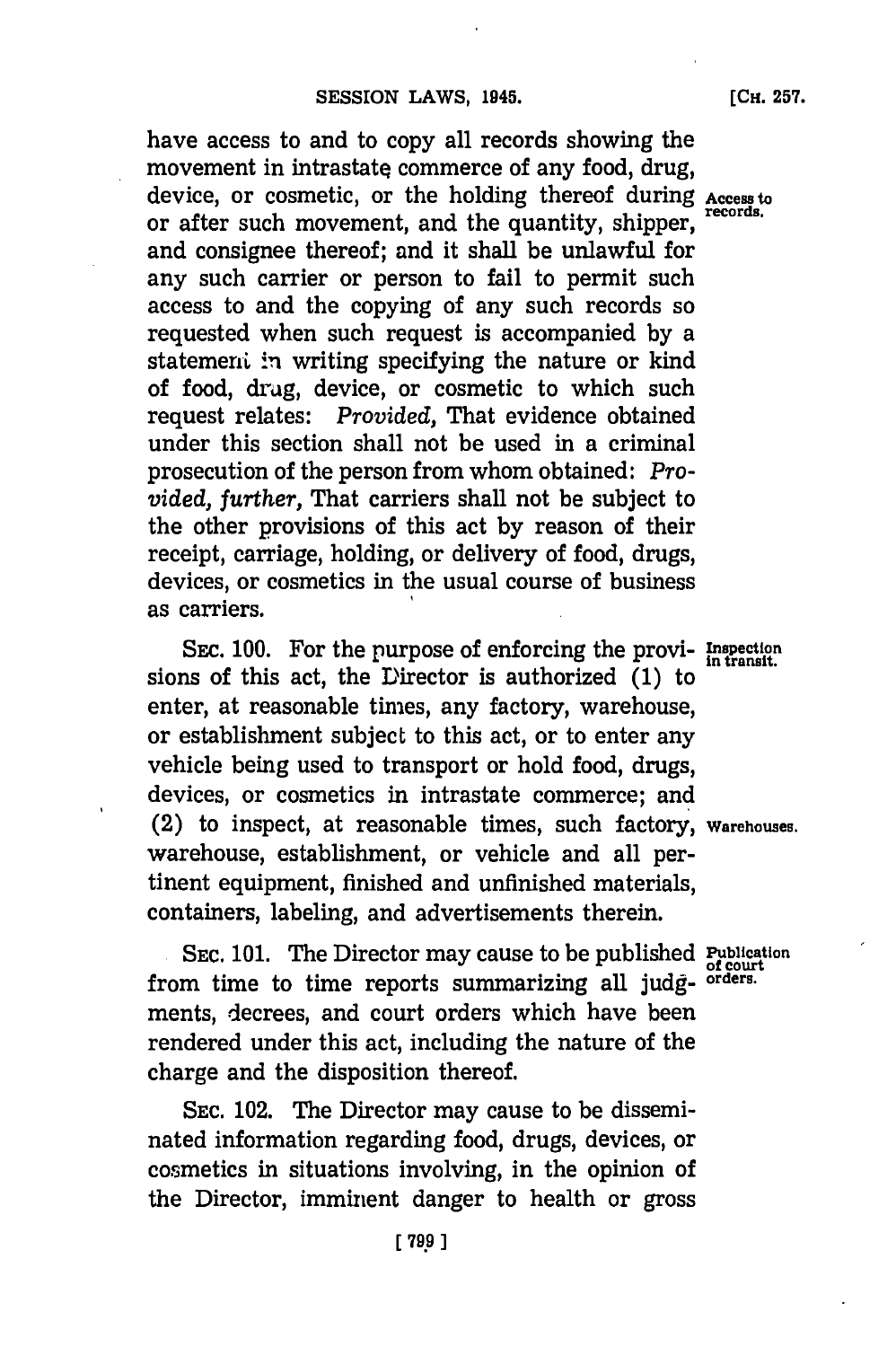**CH. 257.]**

**Publication** deception of, or fraud upon, the consumer. Nothing of investiga-<br>tions, in this section shall be construed to prohibit the in this section shall be construed to prohibit the Director from collecting, reporting, and illustrating the results of his examinations and investigations under this act.

**Partial** SEC. 103. If any provision of this act is declared unconstitutional, or the applicability thereof to any person or circumstances is held invalid, the constitutionality of the remainder of the act and the applicability thereof to other persons and circumstances shall not be affected thereby.

**Initerpreta-** SEC. 104. This act and the regulations promul- **tion.** gated hereunder shall be so interpreted and construed as to effectuate its general purpose to secure uniformity with Federal acts and regulations relating to adulterating, misbranding and false advertising of food, drugs, devices, and cosmetics.

Effective SEC. 105. This act shall take effect ninety (90) days after the date of its enactment, and all state laws or parts of laws in conflict with this act are then repealed: *Provided,* That the provisions of section **91** shall become effective on the enactment of this act, and thereafter the Director is hereby authorized to conduct hearings and to promulgate regulations which shall become effective on or after the effective date of this act as the Director shall direct: *Provided further,* That all other provisions of this act to the extent that they may relate to the enforcement of such sections, shall take effect on the date of the enactment of this act.

Acts **SEC.** 106. All acts or parts of acts in conflict with this act are hereby repealed; and specifically chapter **168,** Laws of **1917,** and chapter 211, Laws of **1907,** as amended **by** chapter **36,** Laws of **1923** (section **6137** to section **6139,** inclusive, and section 6144 to section 6154, inclusive, of Remington's Revised Statutes; section **2535** to section 2548, inclusive, of Pierce's